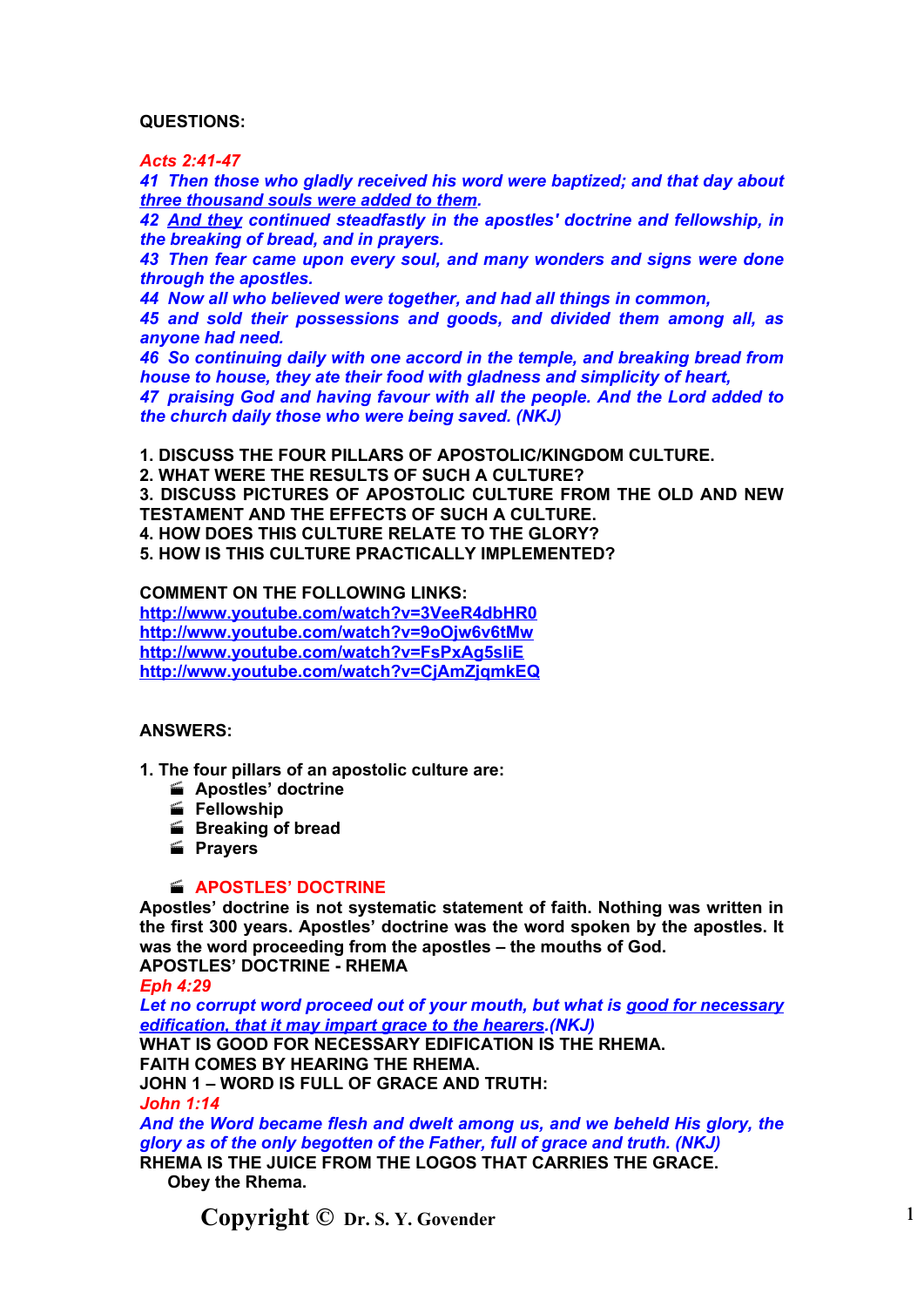#### *Joel 2:23-27*

*23Be glad then, you children of Zion, and rejoice in the LORD your God; for He has given you the former rain faithfully, and He will cause the rain to come down for you-- the former rain, and the latter rain in the first month.*

*24The threshing floors shall be full of wheat, and the vats shall overflow with new wine and oil.*

*25"So I will restore to you the years that the swarming locust has eaten, the crawling locust, the consuming locust, and the chewing locust, my great army which I sent among you.*

*26You shall eat in plenty and be satisfied, and praise the name of the LORD your God, who has dealt wondrously with you; and My people shall never be put to shame.*

*27Then you shall know that I am in the midst of Israel: I am the LORD your God and there is no other. My people shall never be put to shame.(NKJ) Deut 32:2*

*2My doctrine shall drop as the rain, my speech shall distil as the dew, as the small rain upon the tender herb, and as the showers upon the grass:(KJV)*

#### **CHARACTERISTICS OF PROCEEDING WORD**

**IF IS A MANNA WORD** 

**YESTERDAY'S MANNA IS TODAYS WORMS. IF THE APPLICATION IS USED TODAY IT IS TOXIC.**

# *Exod 16:16-20*

*16"This is the thing which the LORD has commanded: 'Let every man gather it according to each one's need, one omer for each person, according to the number of persons; let every man take for those who are in his tent.'"*

*17And the children of Israel did so and gathered, some more, some less.*

*18So when they measured it by omers, he who gathered much had nothing over, and he who gathered little had no lack. Every man had gathered according to each one's need.*

*19And Moses said, "Let no one leave any of it till morning."*

*20Notwithstanding they did not heed Moses. But some of them left part of it until morning, and it bred worms and stank. And Moses was angry with them.(NKJ)*

**Yesterday's manna was good for yesterday. You could not live on yesterday's manna. Similarly you cannot live on yesterday's revelation(illumination). God must be sought for fresh bread today. When the cloud moved, the nation had to move, because the manna was only found under the cloud.**

**PROCEEDING WORD CAN ONLY BE GRASPED BY THOSE WHO ARE PREPARED TO MOVE WHERE GOD IS, NOT WHERE GOD WAS.**

**PROCEEDING WORD IS THE RELEVANT WORD FROM GOD FOR YOUR CONDITION. IT IS THE JUICE OR VITAMIN C IN THE ORANGE.**

#### *Matt 4:4*

*But He answered and said, "It is written, 'Man shall not live by bread alone, but by every word that proceeds from the mouth of God.'"(NKJ)*

**"word" – rhema – the spoken word**

**"proceeds" – comes forth**

**Proceeding word brings life. Spiritual death results from an absence of the proceeding word.**

#### *Prov 29:18*

*Where there is no revelation, the people cast off restraint; but happy is he who keeps the law.(NKJ) Prov 29:18*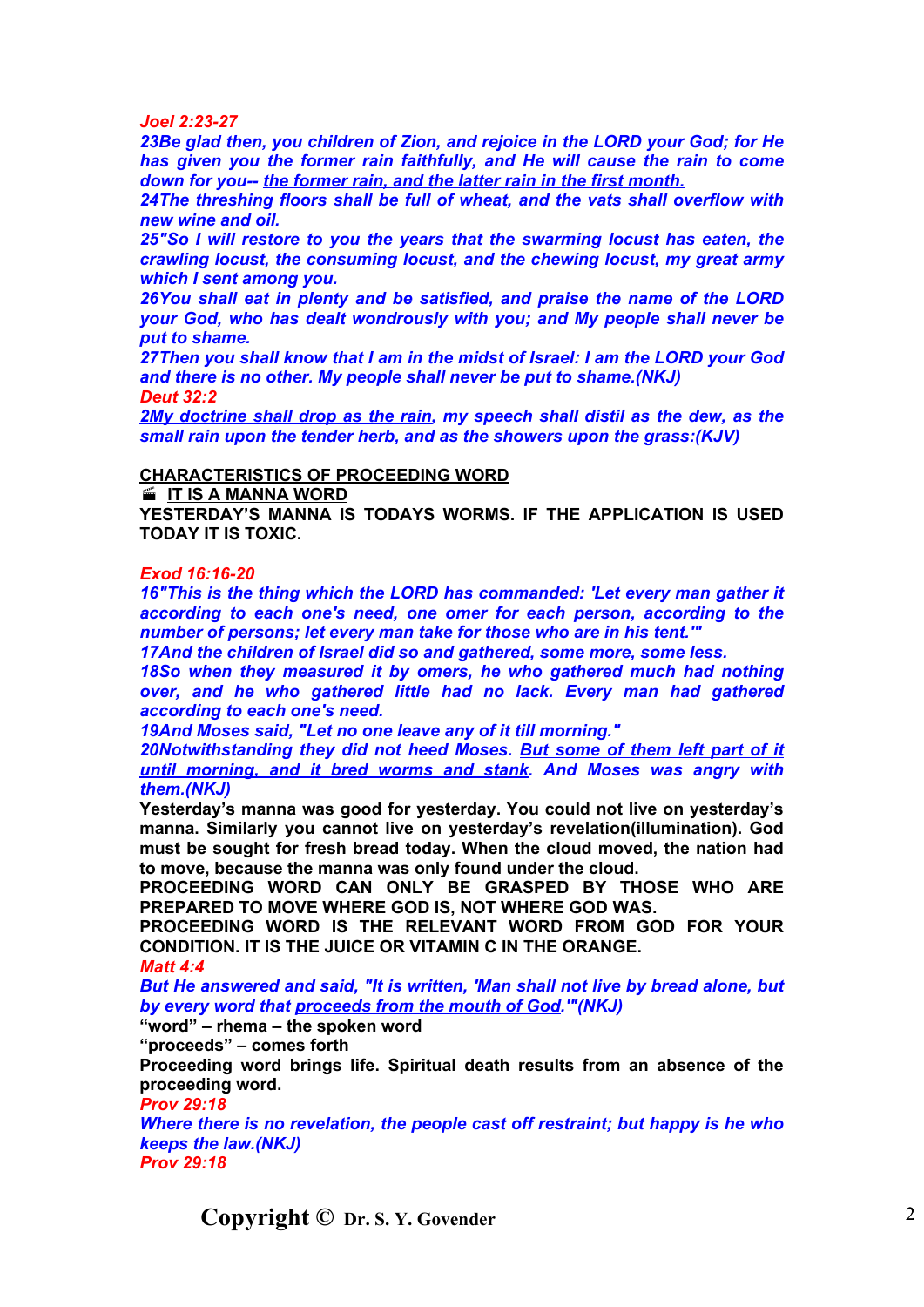*Where there is no vision, the people perish: but he that keepeth the law, happy is he.(KJV)*

**VISION = REVELATION = WORD(MESSAGE) = PROCEEDING WORD FROM THE LORD.**

*1 Sam 3:1*

*Then the boy Samuel ministered to the LORD before Eli. And the word of the LORD was rare in those days; there was no widespread revelation.(NKJ)*

**GOD IS THE SOURCE OF ALL REVELATION.**

#### *Col 2:2-3*

*2that their hearts may be encouraged, being knit together in love, and attaining to all riches of the full assurance of understanding, to the knowledge of the mystery of God, both of the Father and of Christ, 3in whom are hidden all the treasures of wisdom and knowledge.(NKJ)*

**Consider the question "What must I do to be saved?" posed to each of the following and their respective answers.**

**ABEL – OFFER A BLOOD SACRIFICE.**

**NOAH – GET INTO THE ARK.**

**LOT - GET OUT OF THE CITY.**

**ABRAHAM – GET CIRCUMCISED.**

**MOSES – KEEP THE COMMANDMENTS.**

**JOHN THE BAPTIST – REPENT AND BE BAPTISED.**

**PAUL – BELIEVE ON THE LORD JESUS CHRIST.**

**Notice that the question is the same but the answer constantly changes with time. Getting into the ark was relevant for Noah, but is no longer relevant for us. The present demand of God for salvation is belief on the Lord Jesus Christ. Getting circumcised or keeping the commandments were preceding truths. Believing on the Lord Jesus Christ is a proceeding truth that is the present demand of God for salvation.**

# **ANOINTED WORD**

*Rev 2:29*

*"He who has an ear, let him hear what the Spirit says to the churches.(NKJ)*

**Proceeding word is what the Spirit is saying to the church.**

**Progress in the last 10 years of the Spirit speaking. What was said is still relevant today:**

- **autonomy**
- **set man principles**
- **second man principles**
- **father son wineskin**
- **economic structure**
- **dominion**

# **NEW WORD**

*Isa 42:9*

*9Behold, the former things have come to pass, and new things I declare; before they spring forth I tell you of them."(NKJ)*

*Isa 48:6-8*

*6"You have heard; see all this. And will you not declare it? I have made you hear new things from this time, even hidden things, and you did not know them.*

*7They are created now and not from the beginning; and before this day you have not heard them, lest you should say, 'Of course I knew them.'*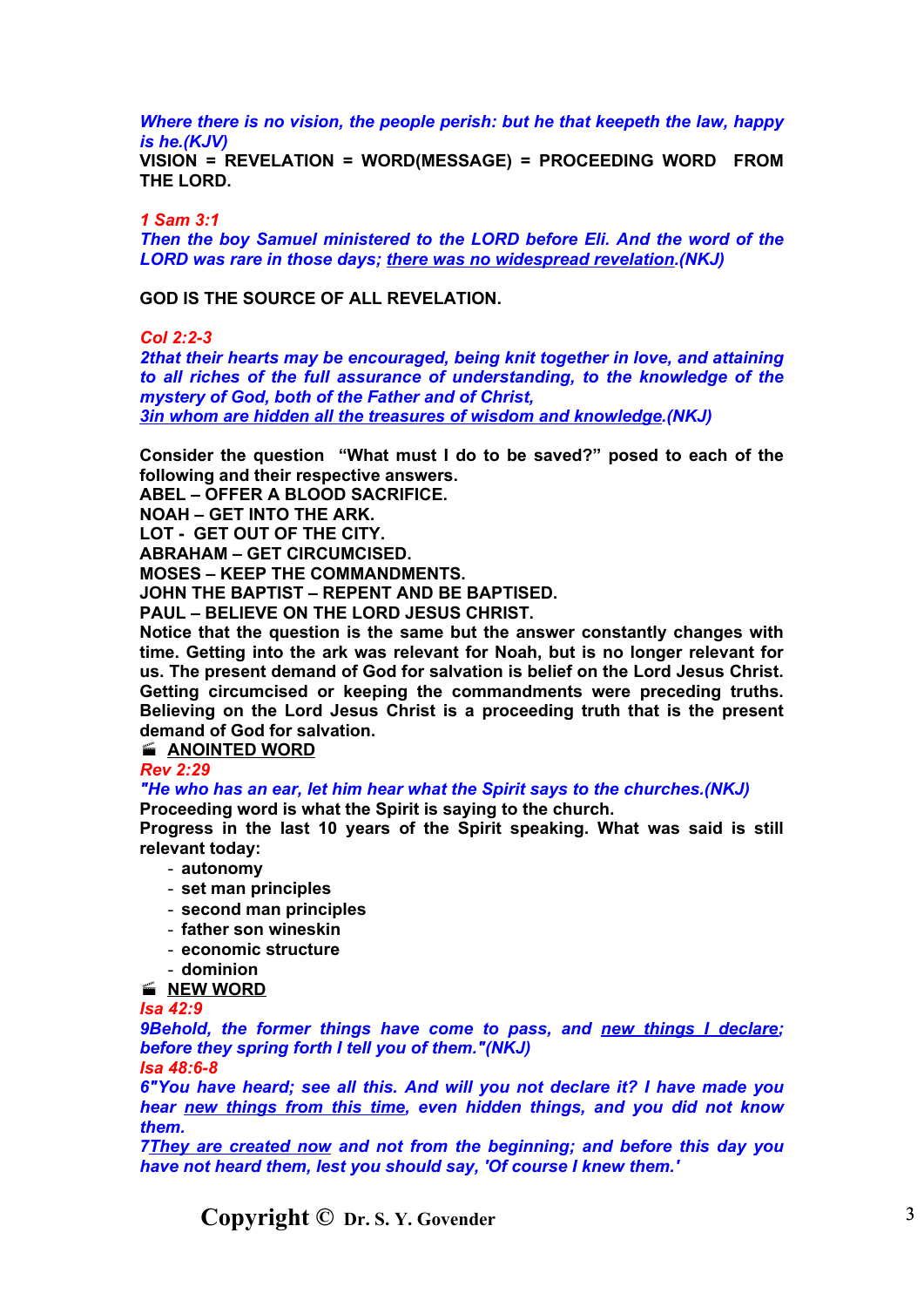*8Surely you did not hear, surely you did not know; surely from long ago your ear was not opened. For I knew that you would deal very treacherously, and were called a transgressor from the womb.(NKJ)*

1. **New in the sense that our understanding of the word has changed:**

- **John 5**
- **prodigal son**
- **bent woman**
- **withered hand**
- **2. A NEW INSTRUCTION**
	- **MOSES**

*Exod 17:6*

*6"Behold, I will stand before you there on the rock in Horeb; and you shall strike the rock, and water will come out of it, that the people may drink." And Moses did so in the sight of the elders of Israel.*

*(NKJ)*

*Num 20:8-12*

*8"Take the rod; you and your brother Aaron gather the congregation together. Speak to the rock before their eyes, and it will yield its water; thus you shall bring water for them out of the rock, and give drink to the congregation and their animals."*

*9So Moses took the rod from before the LORD as He commanded him.*

*10And Moses and Aaron gathered the congregation together before the rock; and he said to them, "Hear now, you rebels! Must we bring water for you out of this rock?"*

*11Then Moses lifted his hand and struck the rock twice with his rod; and water came out abundantly, and the congregation and their animals drank.*

*12Then the LORD spoke to Moses and Aaron, "Because you did not believe Me, to hallow Me in the eyes of the children of Israel, therefore you shall not bring this assembly into the land which I have given them."(NKJ)*

**The first time God told Moses to strike the rock in order to obtain water. The second time God asked Moses to speak to the rock. However Moses repeated the past action of striking the rock, failing to recognize the new demand of God in a new season. This act which God called unbelief disqualified Moses from entering the Promised Land.**

**E DAVID AND THE MULBERRY TREE** 

**NOW WORD**

*2 Pet 1:12*

*For this reason I will not be negligent to remind you always of these things, though you know and are established in the present truth.(NKJ)*

**IT REFERS TO THE WORD REVELATION RIGHT NOW. FOR US RIGHT NOW AS I WRITE GOD IS REVEALING HIS TABLE.**

### **ADDITIONAL WORD**

**GOD IS CONTINUALLY COMMUNICATING WITH HIS CHURCH. HE ADDS ANOTHER LAYER. THIS IS AKIN TO UPGRADE. PRAISE WAS SINGING AND SHOUTING. NOW WE ARE THE PRAISE.**

*1 Chr 12:32*

*of the children of Issachar who had understanding of the times, to know what Israel ought to do, their chiefs were two hundred; and all their brethren were at their command;(NKJ)*

*Luke 12:54-56*

*54 Then He also said to the multitudes, "Whenever you see a cloud rising out of the west, immediately you say, 'A shower is coming'; and so it is.*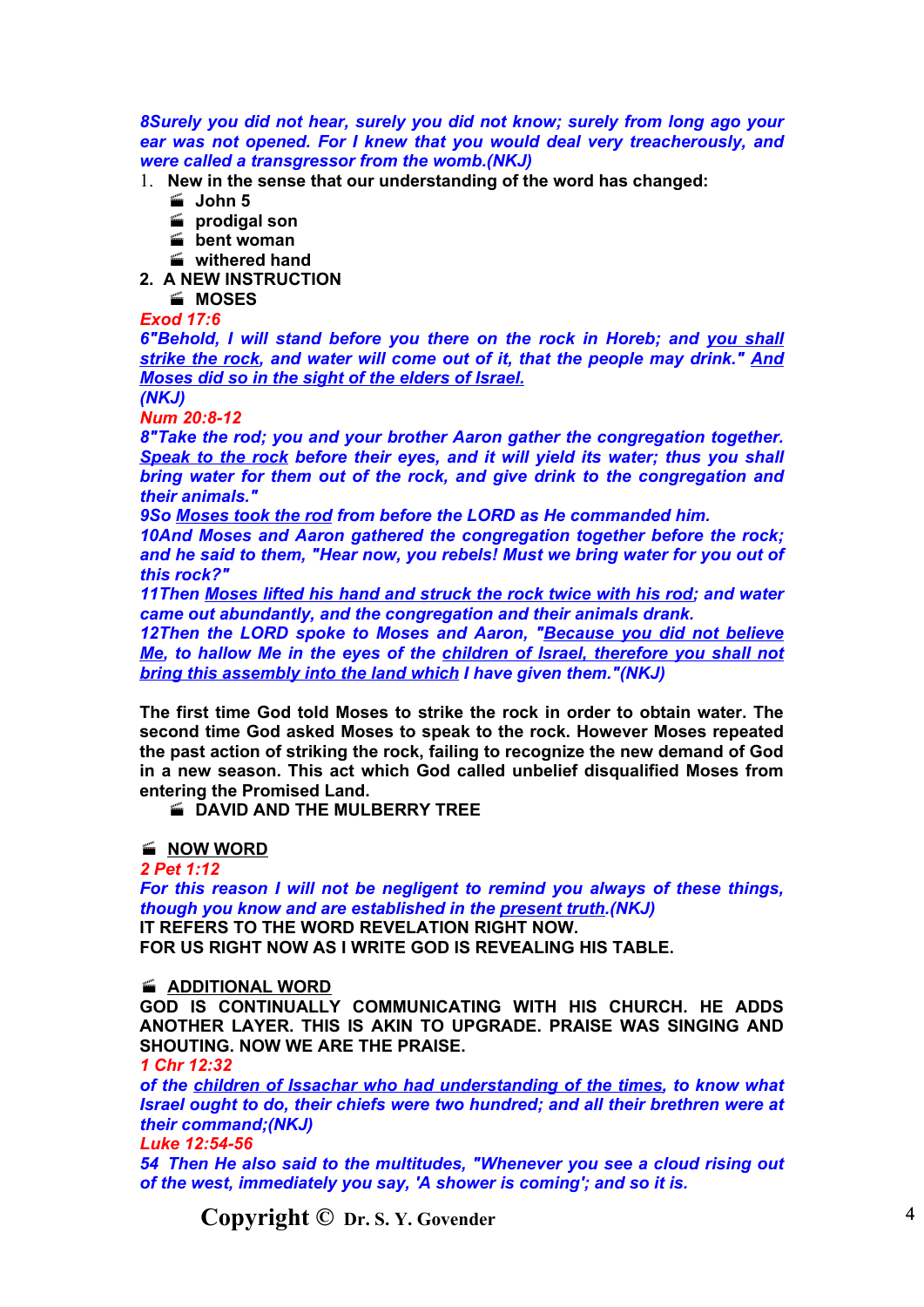*55 "And when you see the south wind blow, you say, 'There will be hot weather'; and there is.*

*56 "Hypocrites! You can discern the face of the sky and of the earth, but how is it you do not discern this time?(NKJ)*

**TRUTH IS CUMULATIVE. I USED ELIJAH BEFORE – NOW I AM USING ELISHA. A NEW SEASON HAS DAWNED.**

#### **ELIJAH'S PROPHETS**

**Elijah"s prophets saw Elisha emerging from Jordan with the mantle of Elijah. Instead of pursuing the mantle, they went looking for the body of Elijah - the past. They failed to perceive the new season of the double portion upon Elisha.**

**The understanding of the present demand of God will keep the church in obedience to the voice of God and relevant to the purposes of God. Failure to understand the times, leads to religious bondage.**

*Luke 12:54-56*

*54Then He also said to the multitudes, "Whenever you see a cloud rising out of the west, immediately you say, 'A shower is coming'; and so it is.*

*55"And when you see the south wind blow, you say, 'There will be hot weather'; and there is.*

*56"Hypocrites! You can discern the face of the sky and of the earth, but how is it you do not discern this time?(NKJ)*

**ALSO SEE Josiah and Pharoah Necho(2 Chron.35:20-25).**

*1 Tim 4:1-11*

*1 Now the Spirit expressly says that in latter times some will depart from the faith, giving heed to deceiving spirits and doctrines of demons,*

*2 speaking lies in hypocrisy, having their own conscience seared with a hot iron,*

*3 forbidding to marry, and commanding to abstain from foods which God created to be received with thanksgiving by those who believe and know the truth.*

*4 For every creature of God is good, and nothing is to be refused if it is received with thanksgiving;*

*5 for it is sanctified by the word of God and prayer.*

*6 If you instruct the brethren in these things, you will be a good minister of Jesus Christ, nourished in the words of faith and of the good doctrine which you have carefully followed.*

*7 But reject profane and old wives' fables, and exercise yourself toward godliness.*

*8 For bodily exercise profits a little, but godliness is profitable for all things, having promise of the life that now is and of that which is to come.*

*9 This is a faithful saying and worthy of all acceptance.*

*10 For to this end we both labor and suffer reproach, because we trust in the living God, who is the Savior of all men, especially of those who believe. 11 These things command and teach.(NKJ)*

### **COMMENTARY**

*1 Tim 4:1-11*

*1 Now the Spirit expressly says that in latter times some will depart from the faith,*

**DOCTRINE OF DEMONS:**

- **FOUNDED ON LIES AND DECEPTION AND FLOWS FROM A SEARED CONSCIENCE.**
- **FORBIDDING TO MARRY**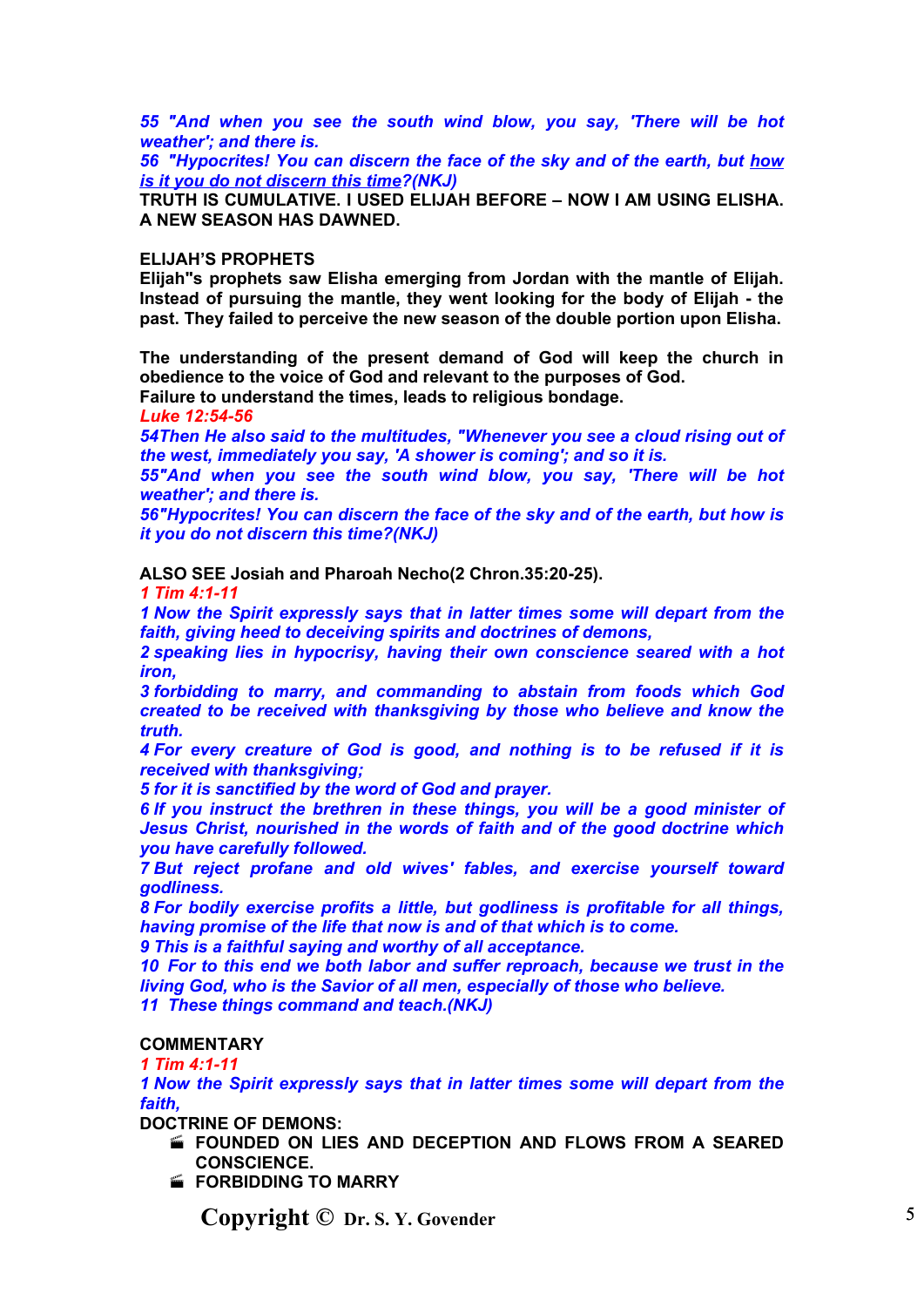# **E** DIETARY RESTRICTIONS

**The latter times is now.**

**Departure from the faith: the faithful engage in harlotry – they become pagans. SEE Ezekiel 16.**

*giving heed to deceiving spirits and doctrines of demons,*

**Apostles' doctrines now face the challenge of doctrines of demons – deception.**

**These doctrines are lies. Those who speak them speak with eloquence and confidence.**

**SOME OF THE LIES:**

**SUPERSTITIOUS APPLICATION OF BLOOD.** 

**E DISAPPEARANCE OF THE CHURCH.** 

**AFTER YOU DIE YOU GOING TO LIVE IN A HOUSE.** 

**ISRAELISM – SECOND CHANCE FOR THE JEWS.** 

- **EXAMPLE RETURN TO ANIMAL SACRIFICE.**
- *K* RESUSCITATION VS RESURRECTION
- **SABBATH OBSERVANCE**
- **E** DENIAL OF TRIUNE GOD

**EXTERNAL JESUS HAS ALREADY COME** 

- **FORBIDDING TO MARRY**
- **E** DIETARY RESTRICTIONS

**REVIEW MIGRATION.**

**PERFECTION DOES NOT RESULT FROM ABSTENSION FROM OUTWARD THINGS.**

*2 speaking lies in hypocrisy, having their own conscience seared with a hot iron,*

*3 forbidding to marry, and commanding to abstain from foods which God created to be received with thanksgiving by those who believe and know the truth.*

*4 For every creature of God is good, and nothing is to be refused if it is received with thanksgiving;*

*5 for it is sanctified by the word of God and prayer.*

*6 If you instruct the brethren in these things, you will be a good minister of Jesus Christ, nourished in the words of faith and of the good doctrine which you have carefully followed.*

**WARNING THE BRETHREN ABOUT THESE LIES IS GOOD DOCTRINE.**

*7 But reject profane and old wives' fables, and exercise yourself toward godliness.*

*8 For bodily exercise profits a little, but godliness is profitable for all things, having promise of the life that now is and of that which is to come.*

*9 This is a faithful saying and worthy of all acceptance.*

*10 For to this end we both labor and suffer reproach, because we trust in the living God, who is the Savior of all men, especially of those who believe. 11 These things command and teach.(NKJ)*

### **FELLOWSHIP**

### **2.1 DEFINITION**

**Joint participation, sharing with each other, intimacy.**

**2842 koinonia-**

**fellowship, association, community, communion, joint participation, intercourse**

**a) the share which one has in anything, participation**

**b) intercourse, fellowship, intimacy**

**the right hand as a sign and pledge of fellowship (in fulfilling the apostolic office)**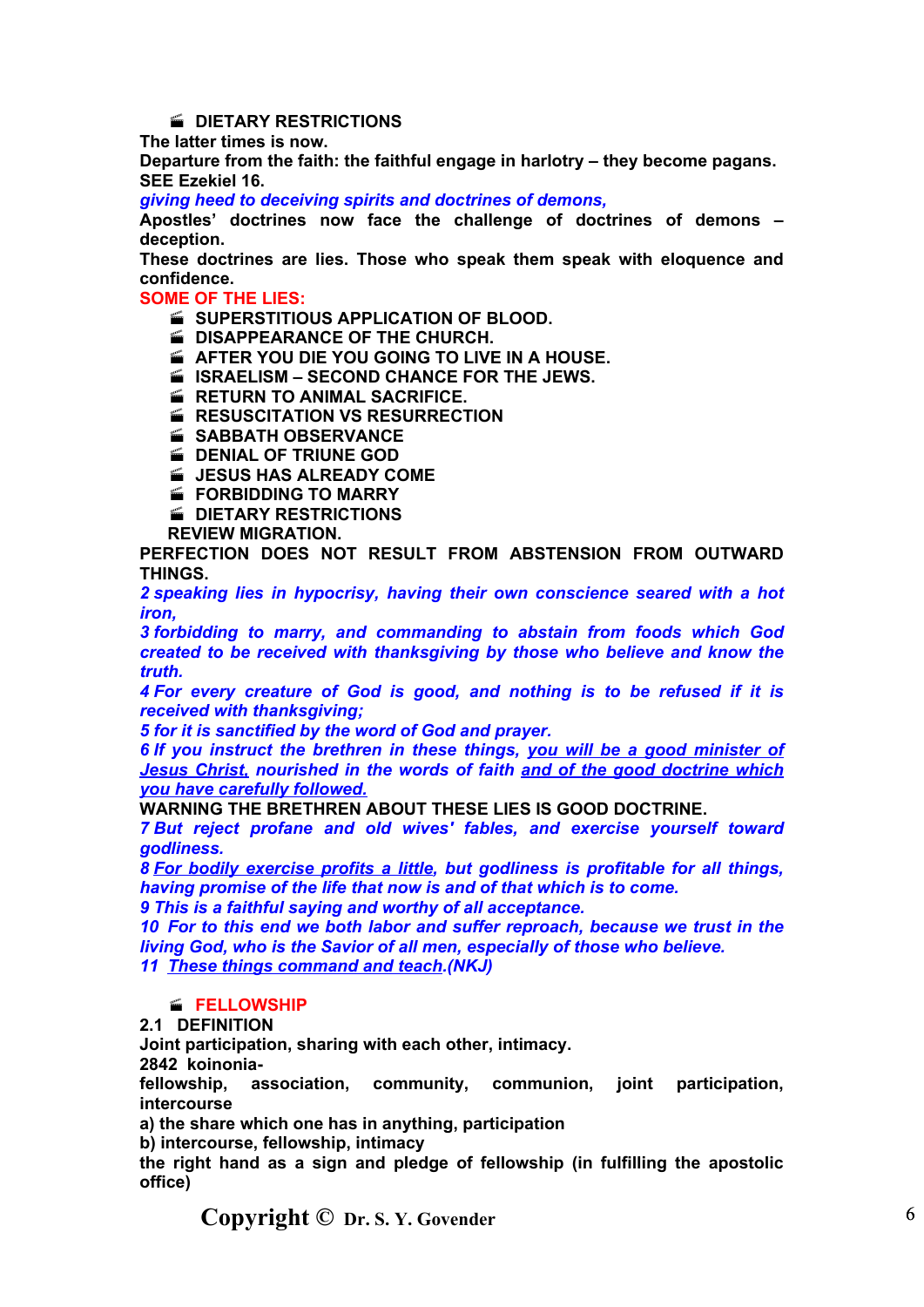**c) a gift jointly contributed, a collection, a contribution, as exhibiting an embodiment and proof of fellowship**

**A dwelling together.**

**2.2 REVIEW THE BENEFITS OF FELLOWSHIP/ASSOCIATION. SEE MNEMONIC "ASSEMBLE"**

**2.3 RELATIONSHIPS THAT ACTIVATE GRACE**

**REVIEW CORNELIUS AND PETER, ONESIMUS AND PAUL ETC**

**FIGURE AND JOHN SAID LOOK ON US.** 

**HEZEKIAH AND ISAIAH DISMANTLE SENNACHERIB.**

- **2.4 GRACE KILLERS:**
	- **FRATERNALS RESISTS THE GRACE**
	- **NETWORKS SELL THE GRACE**
	- **EXAMPLE A DENOMINATIONS MAKE A DAM OF THE GRACE**

**2.5 INACCURATE FELLOWSIP – REVIEW "COMPANY"**

**2.6 THE FOUR DEMANDS OF UNITY – REVIEW "ACTS"**

**APOSTLES' DOCTRINE determines who you are going to fellowship with.**

- **2.6.1 UNEQUAL YOKE WITH UNBELIEVERS**
- **2.6.2 JONAH AND POVERTY**
- **2.6.3 OLD PROPHET OF BETHEL**
- **2.6.4 TIMOTHY TO TURN AWAY FROM CERTAIN FOLK.**

*2 Tim 3:1-15*

*1 But know this, that in the last days perilous times will come:*

*2 For men will be lovers of themselves, lovers of money, boasters, proud, blasphemers, disobedient to parents, unthankful, unholy,*

*3 unloving, unforgiving, slanderers, without self-control, brutal, despisers of good,*

*4 traitors, headstrong, haughty, lovers of pleasure rather than lovers of God, 5 having a form of godliness but denying its power. And from such people turn away!*

**The above is a list of people not to fellowship with.**

*6 For of this sort are those who creep into households and make captives of gullible women loaded down with sins, led away by various lusts,*

*7 always learning and never able to come to the knowledge of the truth.*

*8 Now as Jannes and Jambres resisted Moses, so do these also resist the truth: men of corrupt minds, disapproved concerning the faith;*

*9 but they will progress no further, for their folly will be manifest to all, as theirs also was.*

*10 But you have carefully followed my doctrine, manner of life, purpose, faith, longsuffering, love, perseverance,*

*11 persecutions, afflictions, which happened to me at Antioch, at Iconium, at Lystra-- what persecutions I endured. And out of them all the Lord delivered me.*

*12 Yes, and all who desire to live godly in Christ Jesus will suffer persecution.*

*13 But evil men and impostors will grow worse and worse, deceiving and being deceived.*

*14 But you must continue in the things which you have learned and been assured of, knowing from whom you have learned them,*

*15 and that from childhood you have known the Holy Scriptures, which are able to make you wise for salvation through faith which is in Christ Jesus.(NKJ)*

*2 Tim 3:1-15*

*1 But know this, that in the last days perilous times will come:*

**Perilous tunes**

**5467 chalepos (khal-ep-os');**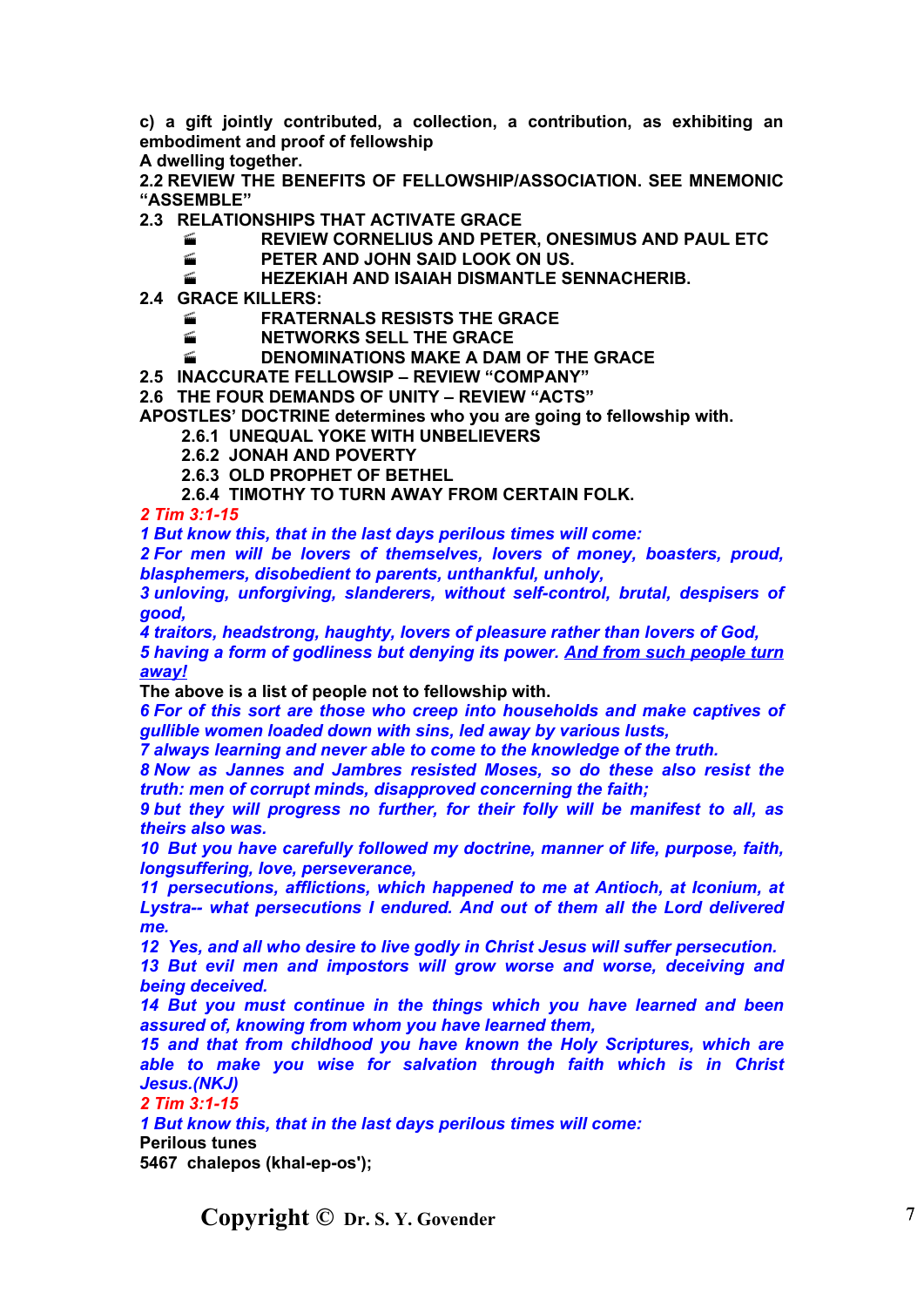**perhaps from 5465 through the idea of reducing the strength; difficult, i.e. dangerous, or (by implication) furious:**

**KJV-- fierce, perilous.**

*2 For men***(majority in the visible church***) will be lovers of themselves,* **Selfish – own interests – see good Samaritan.** *lovers of money,* **greed for money. Sell their souls for money. Judas betrayed Jesus for money. Gehazi – money. Achan – money. Bailout cannot remedy love for money – it feeds the bottomless pit of greed. Demonstrate you love God by giving it away. Money is a strong defence.** *Eccl 7:12 For wisdom is a defense as money is a defense, but the excellence of knowledge is that wisdom gives life to those who have it.(NKJ)* **Money upgrades your sin. Dangers of prosperity.** *boasters,* **think of Goliath.** *proud,* **Nebuchadnezzar.** *blasphemers,* **god – haters. You hate God when you hate his servants.** *disobedient to parents,* **prodigal sons.** *unthankful,* **I leper came back.** *unholy,* **no desire for sanctification.** *3 unloving,* **Seen particularly in the work environment. Meet people who don't love their jobs. Nurses. Doctors. Teahers.**

*2 Tim 3:3-5 3 Without natural affection,*

*trucebreakers,* **cannot keep covenant** *false accusers,* **slanderers** *incontinent,* **no self-control** *fierce,( brutal)*

### *despisers of those that are good,*

*4 Traitors,*

*heady,* **rash and reckless – no regard for laws and protocol** *highminded,* **blind with pride** *lovers of pleasures more than lovers of God;*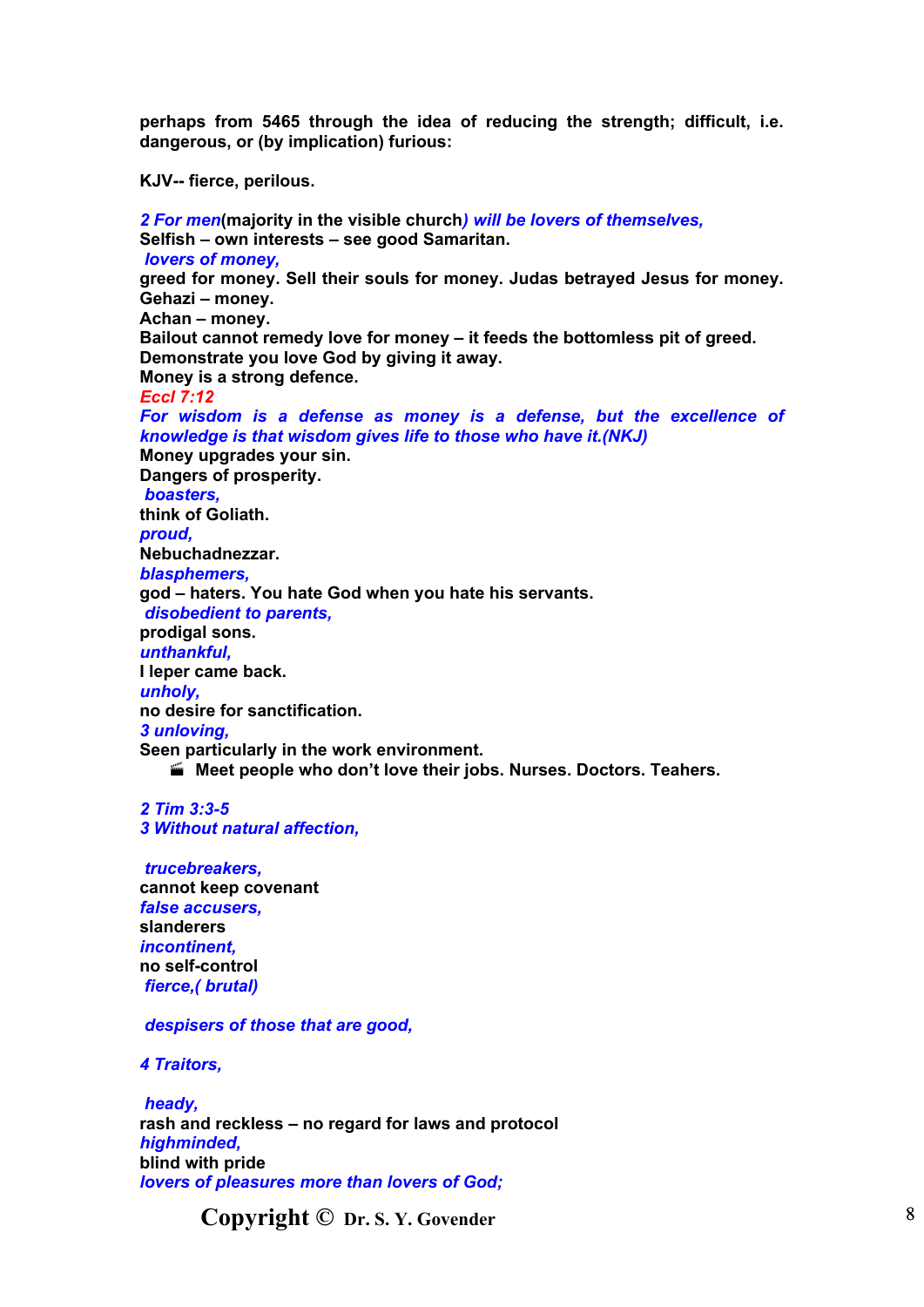*5 having a form of godliness but denying its power. And from such people turn away!*

*6 For of this sort are those who creep into households and make captives of gullible women loaded down with sins, led away by various lusts,*

*7 always learning and never able to come to the knowledge of the truth.*

*8 Now as Jannes and Jambres resisted Moses, so do these also resist the truth: men of corrupt minds, disapproved concerning the faith;*

*9 but they will progress no further, for their folly will be manifest to all, as theirs also was.*

*10 But you have carefully followed my doctrine, manner of life, purpose, faith, longsuffering, love, perseverance,*

*11 persecutions, afflictions, which happened to me at Antioch, at Iconium, at Lystra-- what persecutions I endured. And out of them all the Lord delivered me.*

*12 Yes, and all who desire to live godly in Christ Jesus will suffer persecution.*

*13 But evil men and impostors will grow worse and worse, deceiving and being deceived.*

*14 But you must continue in the things which you have learned and been assured of, knowing from whom you have learned them,*

*15 and that from childhood you have known the Holy Scriptures, which are able to make you wise for salvation through faith which is in Christ Jesus.(NKJ)*

*2 Tim 2:16-18*

*16But shun profane and idle babblings, for they will increase to more ungodliness.*

*17And their message will spread like cancer. Hymenaeus and Philetus are of this sort,*

*18who have strayed concerning the truth, saying that the resurrection is already past; and they overthrow the faith of some. (NKJ)*

**BREAKING OF BREAD(SEE EUCHARIST)** 

**PRAYERS(SEE ABC 1)** 

**REVIEW ASK.**

**2. THE RESULTS OF APOSTOLIC CULTURE:**

**Three thousand continued in the 4 pillars of an apostolic culture. It was the practice of the multitude – A CORPORATE CULTURE. The result of this was the breakthrough seen in vs. 43 onwards.**

**FEAR CAME UPON EVERY SOUL** 

**SIGNS AND WONDERS WERE DONE THROUGH THE APOSTLES**

*43Then fear came upon every soul, and many wonders and signs were done through the apostles.*

*Acts 3:6-7*

*6Then Peter said, "Silver and gold I do not have, but what I do have I give you: In the name of Jesus Christ of Nazareth, rise up and walk."*

*7And he took him by the right hand and lifted him up, and immediately his feet and ankle bones received strength.(NKJ)*

*Acts 4:33-37*

*33And with great power the apostles gave witness to the resurrection of the Lord Jesus. And great grace was upon them all.*

*34Nor was there anyone among them who lacked; for all who were possessors of lands or houses sold them, and brought the proceeds of the things that were sold,*

*35and laid them at the apostles' feet; and they distributed to each as anyone had need.*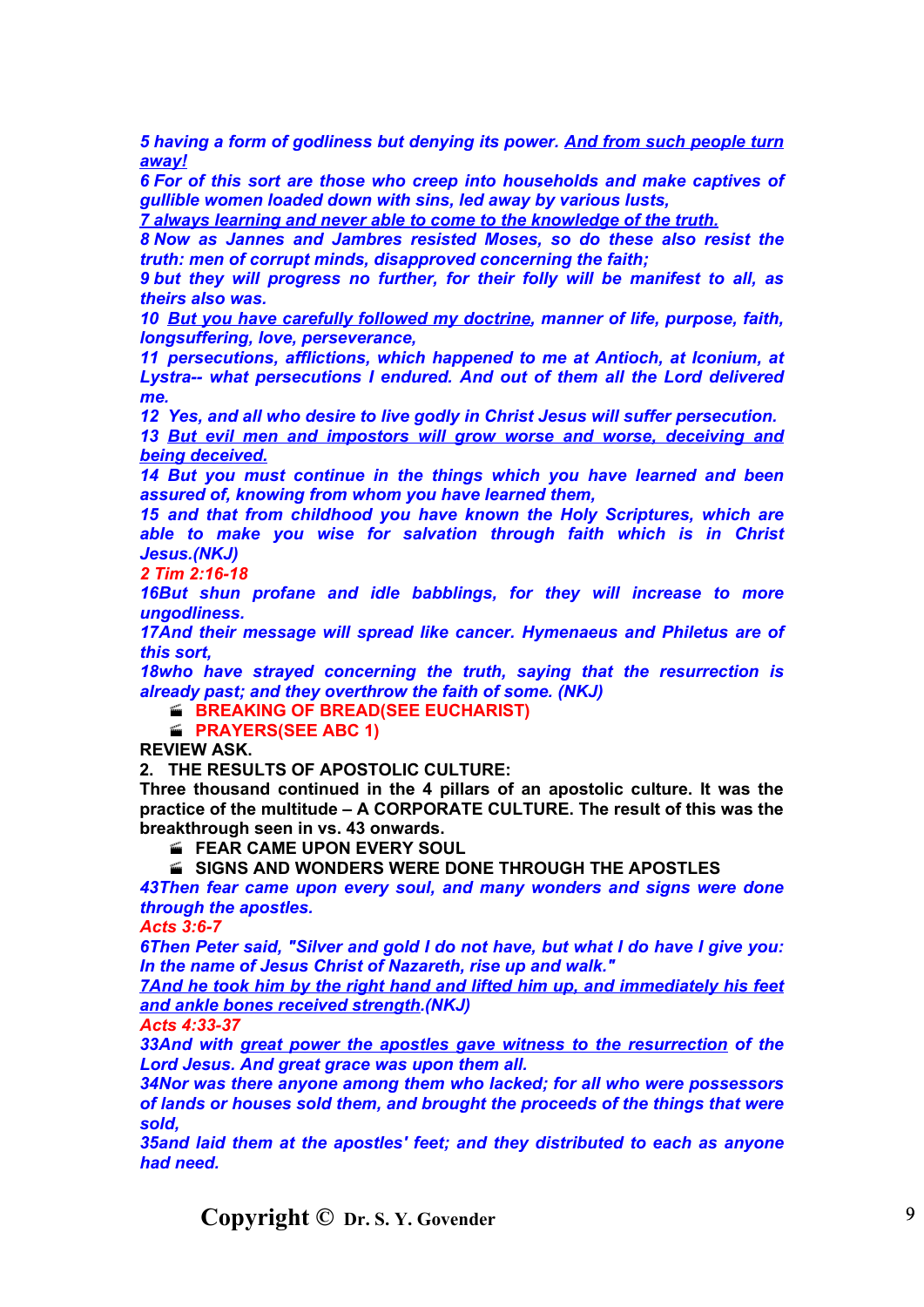*36And Joses, who was also named Barnabas by the apostles (which is translated Son of Encouragement), a Levite of the country of Cyprus,*

*37having land, sold it, and brought the money and laid it at the apostles' feet.(NKJ)*

*Acts 4:30-31*

*30"by stretching out Your hand to heal, and that signs and wonders may be done through the name of Your holy Servant Jesus."*

*31And when they had prayed, the place where they were assembled together was shaken; and they were all filled with the Holy Spirit, and they spoke the word of God with boldness.(NKJ)*

*Acts 5:12*

*12And through the hands of the apostles many signs and wonders were done among the people. And they were all with one accord in Solomon's Porch.(NKJ)*

*Acts 9:33-35*

*33There he found a certain man named Aeneas, who had been bedridden eight years and was paralyzed.*

*34And Peter said to him, "Aeneas, Jesus the Christ heals you. Arise and make your bed." Then he arose immediately.*

*35So all who dwelt at Lydda and Sharon saw him and turned to the Lord.(NKJ) Acts 9:40-43*

*40But Peter put them all out, and knelt down and prayed. And turning to the body he said, "Tabitha, arise." And she opened her eyes, and when she saw Peter she sat up.*

*41Then he gave her his hand and lifted her up; and when he had called the saints and widows, he presented her alive.*

*42And it became known throughout all Joppa, and many believed on the Lord. 43So it was that he stayed many days in Joppa with Simon, a tanner. (NKJ)*

 **COMMONISM (WHAT I HAVE IS YOURS) NOT CAPITALISM (WHAT I HAVE I WILL SELL IT TO YOU AT A PROFIT) AND COMMUNISM (WHAT YOU HAVE IS MINE).**

*44Now all who believed were together, and had all things in common, 45and sold their possessions and goods, and divided them among all, as anyone had need.*

**UNITY(ONE ACCORD)**

*46So continuing daily with one accord in the temple, and breaking bread from house to house, they ate their food with gladness and simplicity of heart,*

**COMMON MEAL FELLOWSHIP** 

*46So continuing daily with one accord in the temple, and breaking bread from house to house, they ate their food with gladness and simplicity of heart,* **Breaking bread refers to both common meal fellowship and the eucharist.**

**JOY AND GLADNESS** 

*46So continuing daily with one accord in the temple, and breaking bread from house to house, they ate their food with gladness and simplicity of heart, Acts 8:5-8*

*5Then Philip went down to the city of Samaria and preached Christ to them. 6And the multitudes with one accord heeded the things spoken by Philip, hearing and seeing the miracles which he did.*

*7For unclean spirits, crying with a loud voice, came out of many who were possessed; and many who were paralyzed and lame were healed.*

*8And there was great joy in that city. (NKJ)*

*Acts 13:50-52*

*50But the Jews stirred up the devout and prominent women and the chief men of the city, raised up persecution against Paul and Barnabas, and expelled them from their region.*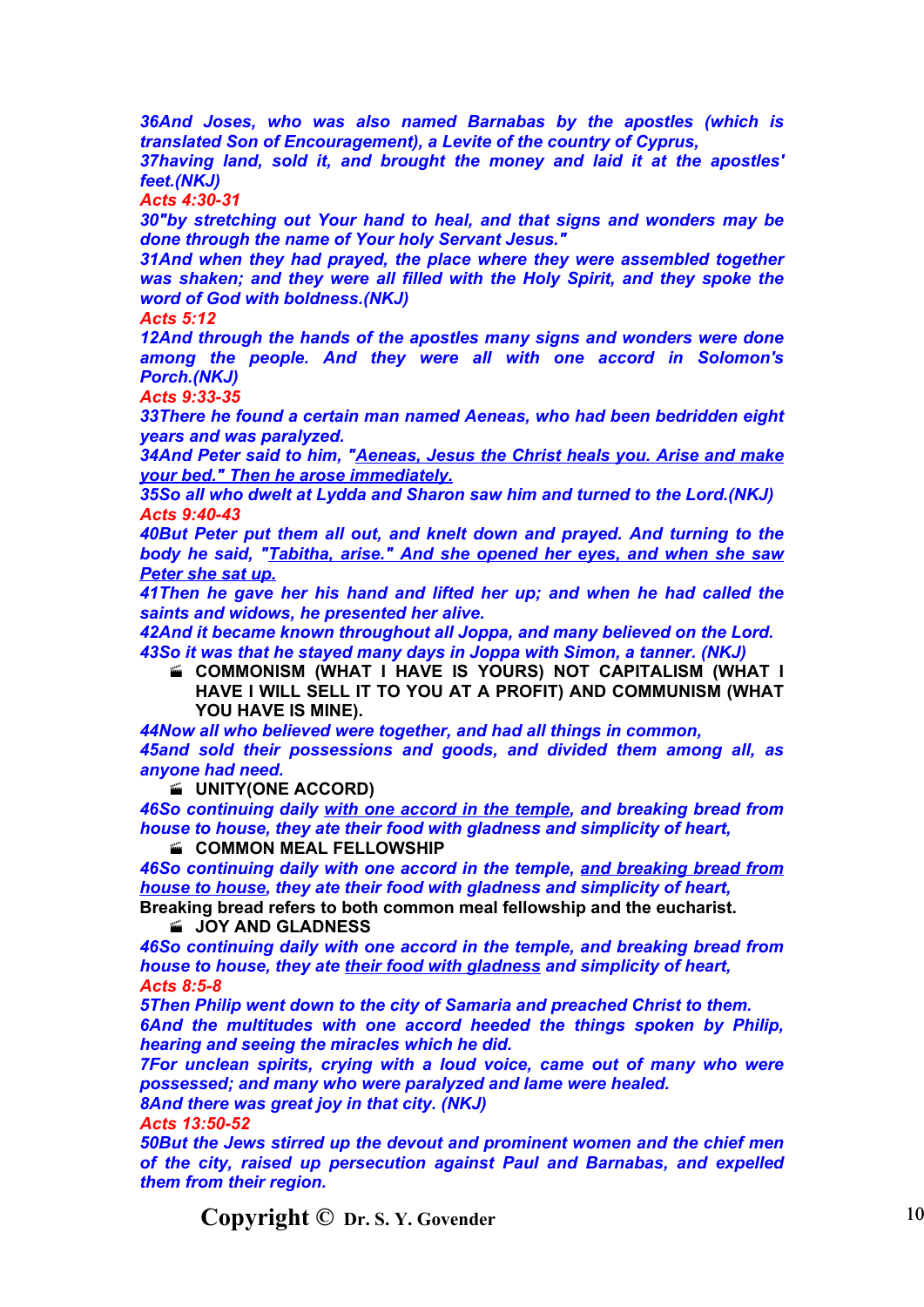*51But they shook off the dust from their feet against them, and came to Iconium.*

*52And the disciples were filled with joy and with the Holy Spirit.(NKJ) Acts 15:3*

*3So, being sent on their way by the church, they passed through Phoenicia and Samaria, describing the conversion of the Gentiles; and they caused great joy to all the brethren. (NKJ)*

**PRAISE**

*Acts 2:47*

*47 praising God and having favor with all the people. And the Lord added to the church daily those who were being saved.(NKJ)*

**FAVOUR WITH ALL PEOPLE**

**CHURCH GROWTH**

*Acts 2:41*

*Then those who gladly received his word were baptized; and that day about three thousand souls were added to them.*

*Acts 5:14*

*And believers were increasingly added to the Lord, multitudes of both men and women,(NKJ)*

*Acts 4:4*

*However, many of those who heard the word believed; and the number of the men came to be about five thousand.(NKJ)*

 **A CULTURE THAT MAKES IT HARD FOR THE COUNTERFEIT TO WORK** *Acts 5:1-6*

*1But a certain man named Ananias, with Sapphira his wife, sold a possession.*

*2And he kept back part of the proceeds, his wife also being aware of it, and brought a certain part and laid it at the apostles' feet.*

*3But Peter said, "Ananias, why has Satan filled your heart to lie to the Holy Spirit and keep back part of the price of the land for yourself?*

*4"While it remained, was it not your own? And after it was sold, was it not in your own control? Why have you conceived this thing in your heart? You have not lied to men but to God."*

*5Then Ananias, hearing these words, fell down and breathed his last. So great fear came upon all those who heard these things.*

*6And the young men arose and wrapped him up, carried him out, and buried him.*

*(NKJ)*

*Acts 13:6-12*

*6Now when they had gone through the island to Paphos, they found a certain sorcerer, a false prophet, a Jew whose name was Bar-Jesus,*

*7who was with the proconsul, Sergius Paulus, an intelligent man. This man called for Barnabas and Saul and sought to hear the word of God.*

*8But Elymas the sorcerer (for so his name is translated) withstood them, seeking to turn the proconsul away from the faith.*

*9Then Saul, who also is called Paul, filled with the Holy Spirit, looked intently at him*

*10and said, "O full of all deceit and all fraud, you son of the devil, you enemy of all righteousness, will you not cease perverting the straight ways of the Lord?*

*11"And now, indeed, the hand of the Lord is upon you, and you shall be blind, not seeing the sun for a time." And immediately a dark mist fell on him, and he went around seeking someone to lead him by the hand.*

*12Then the proconsul believed, when he saw what had been done, being astonished at the teaching of the Lord.(NKJ)*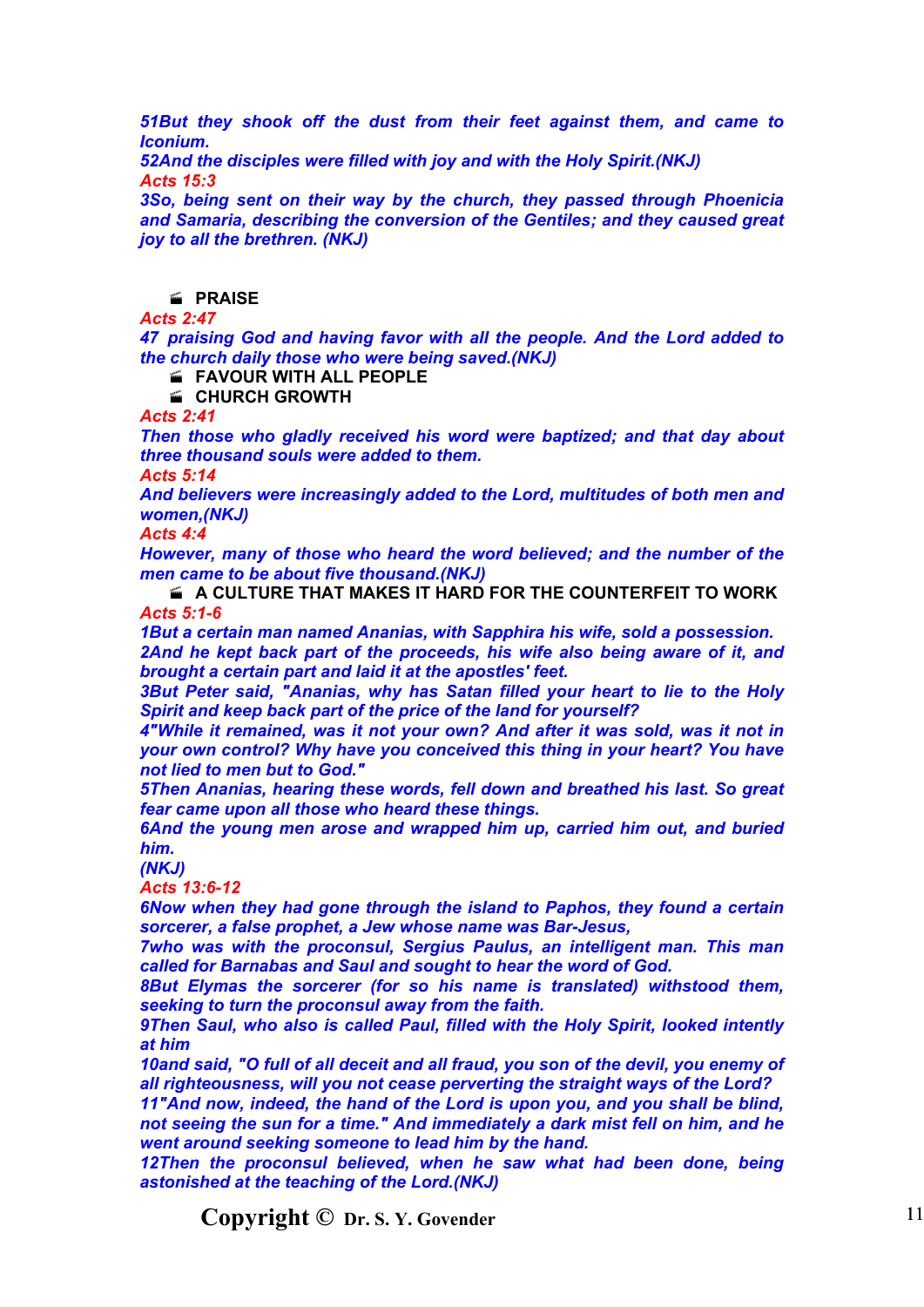### **MULTIPLICATION OF DISCIPLES**

*Acts 5:42-6:1*

*42And daily in the temple, and in every house, they did not cease teaching and preaching Jesus as the Christ.*

*CHAPTER 6*

*1Now in those days, when the number of the disciples was multiplying, there arose a murmuring against the Hebrews by the Hellenists, because their widows were neglected in the daily distribution.*

*Acts 6:7*

*7Then the word of God spread, and the number of the disciples multiplied greatly in Jerusalem, and a great many of the priests were obedient to the faith.(NKJ)*

**MARTYRDOM**

*Acts 7:59-8:2*

*59And they stoned Stephen as he was calling on God and saying, "Lord Jesus, receive my spirit."*

*60Then he knelt down and cried out with a loud voice, "Lord, do not charge them with this sin." And when he had said this, he fell asleep.*

*CHAPTER 8*

*1Now Saul was consenting to his death. At that time a great persecution arose against the church which was at Jerusalem; and they were all scattered throughout the regions of Judea and Samaria, except the apostles.*

*2And devout men carried Stephen to his burial, and made great lamentation over him.(NKJ)*

*Acts 22:20*

*20'And when the blood of Your martyr Stephen was shed, I also was standing by consenting to his death, and guarding the clothes of those who were killing him.'(NKJ)*

*Rev 2:13*

*13"I know your works, and where you dwell, where Satan's throne is. And you hold fast to My name, and did not deny My faith even in the days in which Antipas was My faithful martyr, who was killed among you, where Satan dwells. (NKJ)*

*Rev 17:6*

*6I saw the woman, drunk with the blood of the saints and with the blood of the martyrs of Jesus. And when I saw her, I marveled with great amazement.(NKJ)*

**MULTIPLICATION OF THE WORD** 

*Acts 12:24*

*But the word of God grew and multiplied.(NKJ)*

**MULTIPLICATION OF CHURCHES** 

*Acts 9:27-31*

*27But Barnabas took him and brought him to the apostles. And he declared to them how he had seen the Lord on the road, and that He had spoken to him, and how he had preached boldly at Damascus in the name of Jesus.*

*28So he was with them at Jerusalem, coming in and going out.*

*29And he spoke boldly in the name of the Lord Jesus and disputed against the Hellenists, but they attempted to kill him.*

*30When the brethren found out, they brought him down to Caesarea and sent him out to Tarsus.*

*31Then the churches throughout all Judea, Galilee, and Samaria had peace and were edified. And walking in the fear of the Lord and in the comfort of the Holy Spirit, they were multiplied.(NKJ)*

*Acts 16:3-6*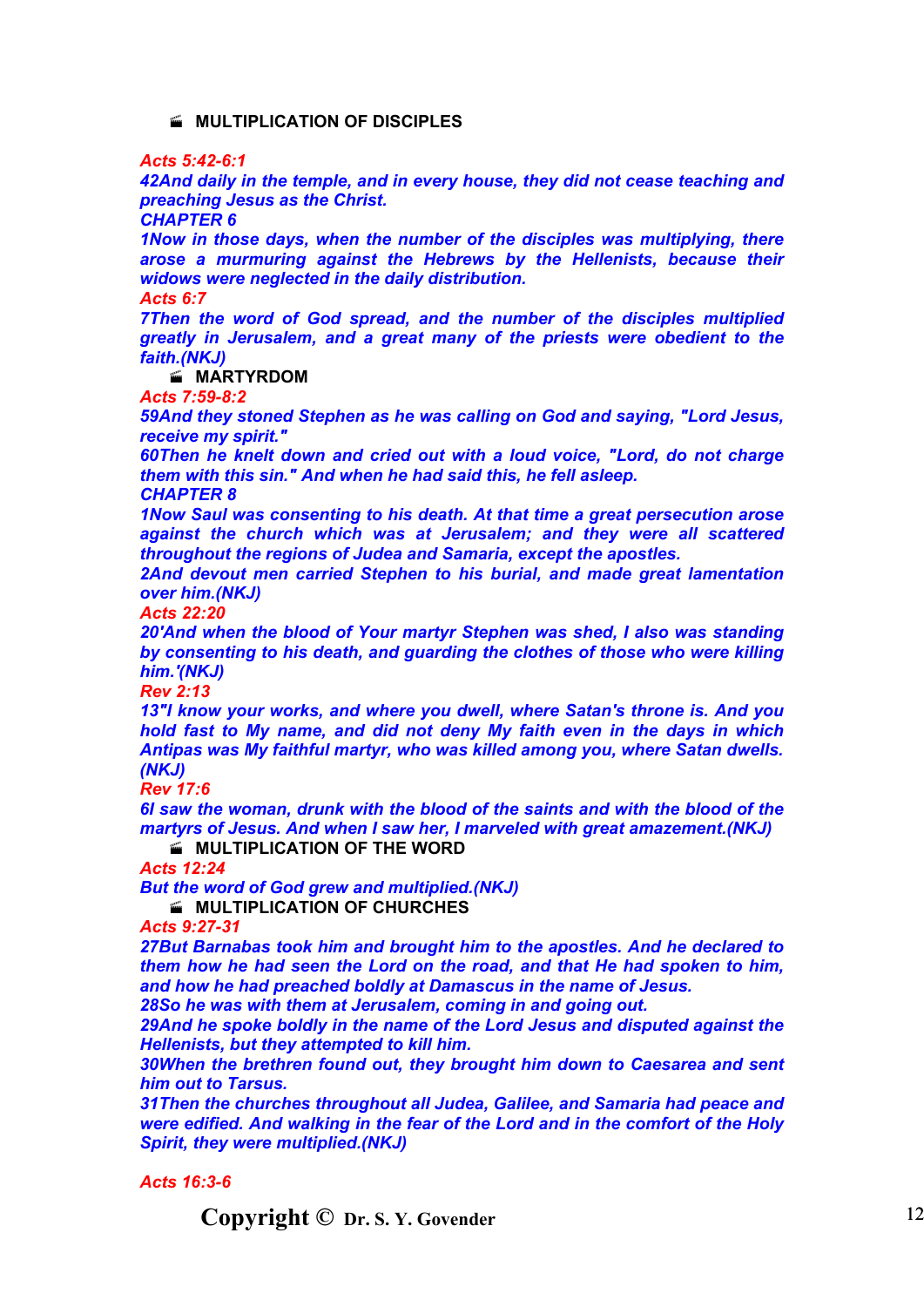*3Paul wanted to have him go on with him. And he took him and circumcised him because of the Jews who were in that region, for they all knew that his father was Greek.*

*4And as they went through the cities, they delivered to them the decrees to keep, which were determined by the apostles and elders at Jerusalem.*

*5So the churches were strengthened in the faith, and increased in number daily.*

*6Now when they had gone through Phrygia and the region of Galatia, they were forbidden by the Holy Spirit to preach the word in Asia.(NKJ)*

**This breakthrough is the glory. It is evidence of the presence of the Lord.**

**The breakthrough resulted from a new kingdom culture. This was not an event but a lifestyle of an alternate community. There was no evangelism to save people. The new culture attracted and converted people. There were no 4 steps to salvation, or altar calls, or tent meetings or door to door evangelism although none of these things are wrong.**

**The demand right now is for those who are saved to continue in the culture of the early church – THIS IS KINGDOM CULTURE.**

**3. DISCUSS PICTURES OF APOSTOLIC CULTURE FROM THE OLD AND NEW TESTAMENT AND THE EFFECTS OF SUCH A CULTURE.**

**FOUR PILLARS OF ACTS 2:42 ARE THE 4 PILLARS OF AN APOSTOLIC OR KINGDOM CULTURE. THESE FOUR PILLARS BRING THE GLORY OF GOD. THIS CULTURE IS SEEN IN THE NEW AND OLD TESTAMENT. OLD TESTAMENT.**

**1. THE HOLY PLACE OF THE TABERNACLE OF MOSES HAD 3 PIECES OF FURNITURE:**

- **CANDLESTICK APOSTLES' DOCTRINE**
- **TABLE OF SHEWBREAD FELLOWSHIP AND BREAKING OF BREAD**
- **GOLDEN ALTAR OF INCENSE PRAYER**

**This was daily ministration – not just an event. This culture was there between the outer court and the glory of the Most Holy Place.**

**2. EZEKIEL 8**

**THIS SHOWS THE END RESULT OF THE VIOLATION OF THE FOUR PILLARS:** *Ezek 8:4-6*

*4 And behold, the glory of the God of Israel was there, like the vision that I saw in the plain.*

*5 Then He said to me, "Son of man, lift your eyes now toward the north." So I lifted my eyes toward the north, and there, north of the altar gate, was this image of jealousy in the entrance.*

*6 Furthermore He said to me, "Son of man, do you see what they are doing, the great abominations that the house of Israel commits here, to make Me go far away from My sanctuary? Now turn again, you will see greater abominations."(NKJ)*

**The departure of the glory is equivalent to the departure of the person of God. God said the practice of the priesthood was going to make Him depart – this was manifested in the departure of the glory. The departure was gradual.** *Ezek 8:3-4*

*3He stretched out the form of a hand, and took me by a lock of my hair; and the Spirit lifted me up between earth and heaven, and brought me in visions of God to Jerusalem, to the door of the north gate of the inner court, where the seat of the image of jealousy was, which provokes to jealousy.*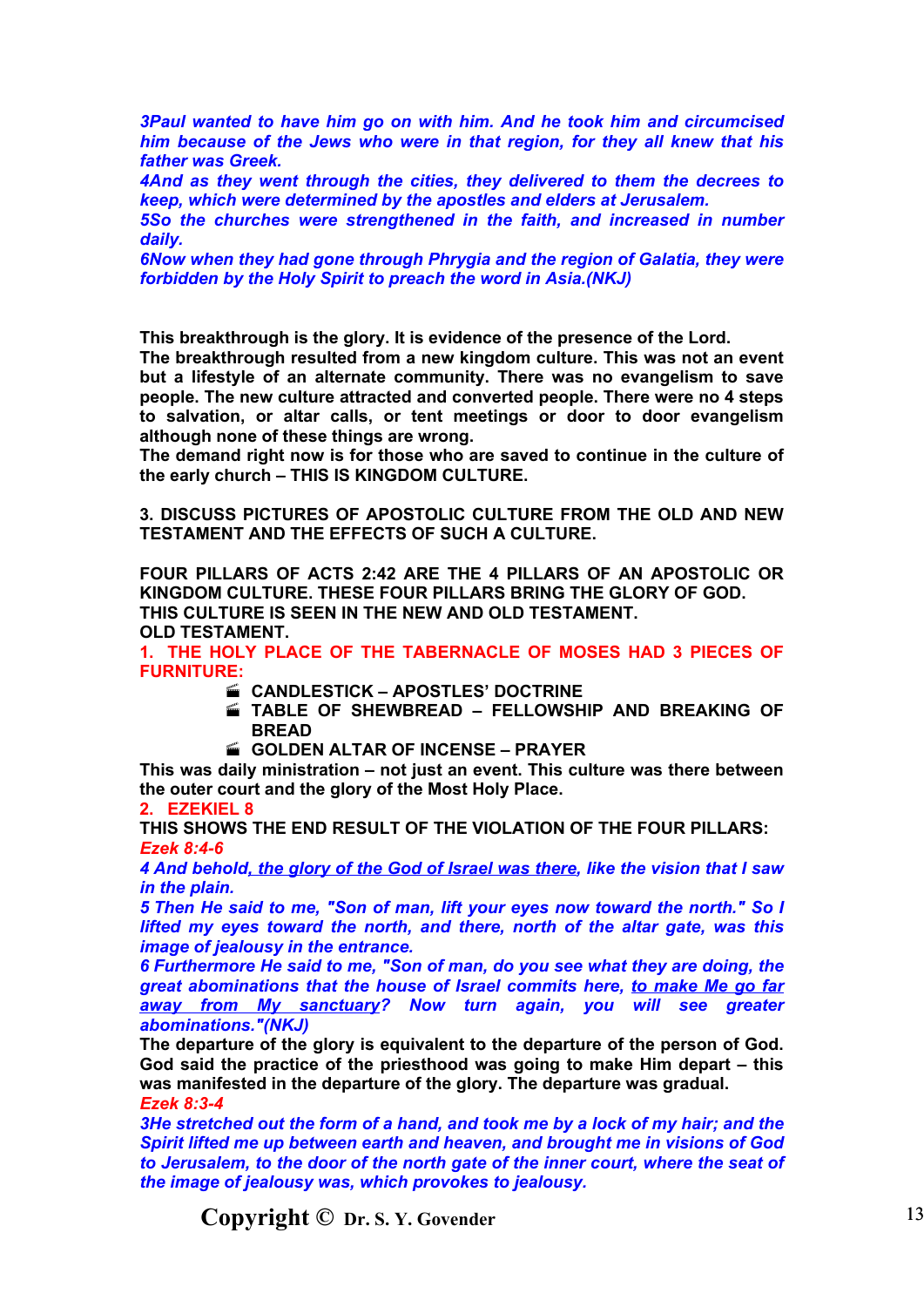*4And behold, the glory of the God of Israel was there, like the vision that I saw in the plain.(NKJ)*

*Ezek 9:3*

*Now the glory of the God of Israel had gone up from the cherub, where it had been, to the threshold of the temple. And He called to the man clothed with linen, who had the writer's inkhorn at his side;(NKJ) Ezek 10:4*

*Then the glory of the LORD went up from the cherub, and paused over the threshold of the temple; and the house was filled with the cloud, and the court was full of the brightness of the LORD'S glory.(NKJ)*

*Ezek 10:18*

*Then the glory of the LORD departed from the threshold of the temple and stood over the cherubim.(NKJ)*

*Ezek 10:19*

*And the cherubim lifted their wings and mounted up from the earth in my sight. When they went out, the wheels were beside them; and they stood at the door of the east gate of the LORD'S house, and the glory of the God of Israel was above them.(NKJ)*

*Ezek 11:22-23*

*22Then the cherubim lifted up their wings, with the wheels beside them, and the glory of the God of Israel was high above them.*

*23And the glory of the LORD went up from the midst of the city and stood on the mountain, which is on the east side of the city. (NKJ)*

**The glory moves from the temple to the threshold to the mountain. The culture of God was violated:**

- 1. **apostles' doctrine image of jealousy**
- 2. **fellowship 70 elders in the dark**
- 3. **breaking of bread weeping for Tammuz**
- 4. **Prayer faces turned to the sun.**

**It is in this context that God says he will not hear their prayers.**

- **3. AFTER CROSSING JORDAN:**
	- **THIS BOOK OF THE LAW JOSH.1:8 APOSTLES DOCTRINE**
	- **12 STONES FELLOWSHIP**
	- **PASSOVER BREAKING OF BREAD**
	- **JOSHUA BOWING TO THE CAPTAIN OF HOSTS PRAYER ALL BEFORE DOMINION.**

**4. THE FLYING SCROLL HAD AN AREA OF 200 CUBITS – POINTS TO THE AREA OF THE HOLY PLACE. METAPHORICAL DESIGNATION OF THE 4 PILLARS.**

*Zech 5:2-3*

*2 And he said to me, "What do you see?" So I answered, "I see a flying scroll. Its length is twenty cubits and its width ten cubits."*

*3 Then he said to me, "This is the curse that goes out over the face of the whole earth: 'Every thief shall be expelled,' according to this side of the scroll; and, 'Every perjurer shall be expelled,' according to that side of it."(NKJ)*

**THE APOSTOLIC CULTURE BRINGS JUDGEMENT. In this culture the thief and perjurer are judged.**

**Ananias and Sapphira are judged – thieves.**

**Elymas the sorcerer and Simon the sorcerer are judged – perjurers.**

**THE GLORY BRINGS JUDGEMENT.**

## **5. THE NUMBER 300**

**THREE HUNDRED IS THE NO. OF VICTORY/PREVAIL.**

**SAMSON'S FIRE**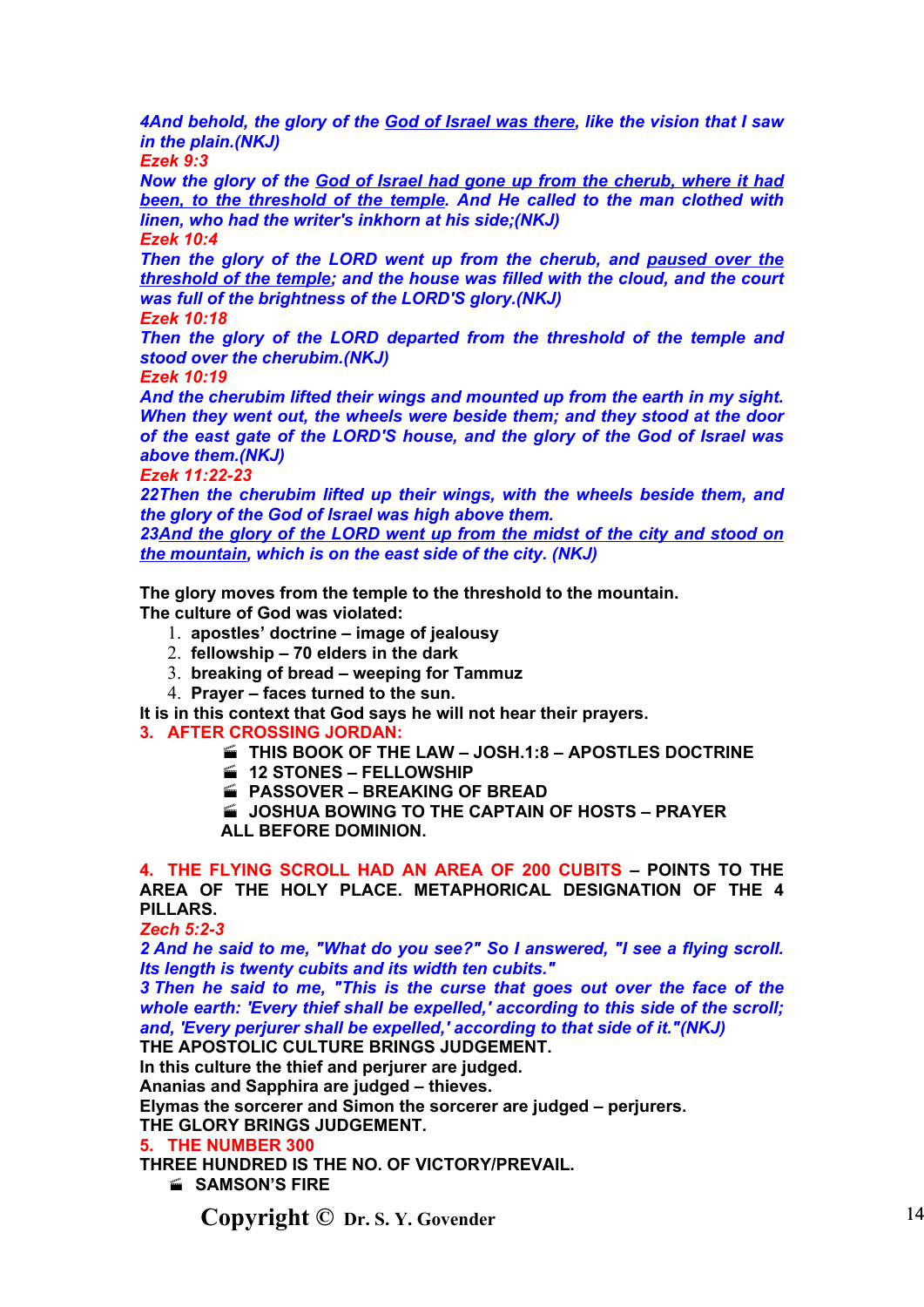*Judg 15:4-5*

*4Then Samson went and caught three hundred foxes; and he took torches, turned the foxes tail to tail, and put a torch between each pair of tails.*

*5When he had set the torches on fire, he let the foxes go into the standing grain of the Philistines, and burned up both the shocks and the standing grain, as well as the vineyards and olive groves.(NKJ)*

**SAMSON USED THREE HUNDRED FOXES TO ANNOUNCE HIS VICTORY OVER THE PHILISTINES- A VICTORY OVER FLESH.THIS 300 DESTROYED THE GRAIN AND VINEYARDS OF THE PHILISTINES. THIS IS A PICTURE OF APOSTLES' DOCTTRINE DESTROYING FALSE DOCTRINES.**

**GIDEON'S ARMY**

*Judg 7:6-7*

*6And the number of those who lapped, putting their hand to their mouth, was three hundred men; but all the rest of the people got down on their knees to drink water.*

*7Then the LORD said to Gideon, "By the three hundred men who lapped I will save you, and deliver the Midianites into your hand. Let all the other people go, every man to his place."(NKJ)*

**SYMBOLIC OF VICTORIOUS FELLOWSHIP IN A LIKEMINDED COMPANY. MARY'S WORSHIP**

*John 12:3-8*

*3Then Mary took a pound of very costly oil of spikenard, anointed the feet of Jesus, and wiped His feet with her hair. And the house was filled with the fragrance of the oil.*

*4Then one of His disciples, Judas Iscariot, Simon's son, who would betray Him, said,*

*5"Why was this fragrant oil not sold for three hundred denarii and given to the poor?"*

*6This he said, not that he cared for the poor, but because he was a thief, and had the money box; and he used to take what was put in it.*

*7But Jesus said, "Let her alone; she has kept this for the day of My burial.*

*8"For the poor you have with you always, but Me you do not have always."(NKJ)*

**MARY'S WORSHIP WAS A SACRIFICE – A VICTORY OVER EVERY LEGITIMATE HUMAN NEED AND SELFISHNESS. HER GIVING IS A SYMBOL OF BREAKING OF BREAD. BREAKING OF BREAD IS ABOUT JESUS' GIVING.**

**ENOCH**

*Gen 5:22-24*

*22After he begot Methuselah, Enoch walked with God three hundred years, and had sons and daughters.*

*23So all the days of Enoch were three hundred and sixty-five years. 24And Enoch walked with God; and he was not, for God took him.(NKJ)*

**ENOCH WALKED WITH GOD FOR 300 YEARS BEFORE PREVAILING OVER DEATH. WALK WITH GOD IS A SYMBOL OF PRAYER.**

**6. THE DWELLING PLACES OF GOD**

**PSALMS 91**

**THE SECRET PLACE IS HIM. WHEN WE DWELL IN HIS CULTURE WE DWELL IN HIM. THIS GIVES US SPIRITUAL IMMUNITY.**

**How do I dwell in Him?**

**ABIDING IN HIS WORD – apostles' doctrine**

*John 15:4-7*

*4 "Abide in Me, and I in you. As the branch cannot bear fruit of itself, unless it abides in the vine, neither can you, unless you abide in Me.*

*5 "I am the vine, you are the branches. He who abides in Me, and I in him, bears much fruit; for without Me you can do nothing.*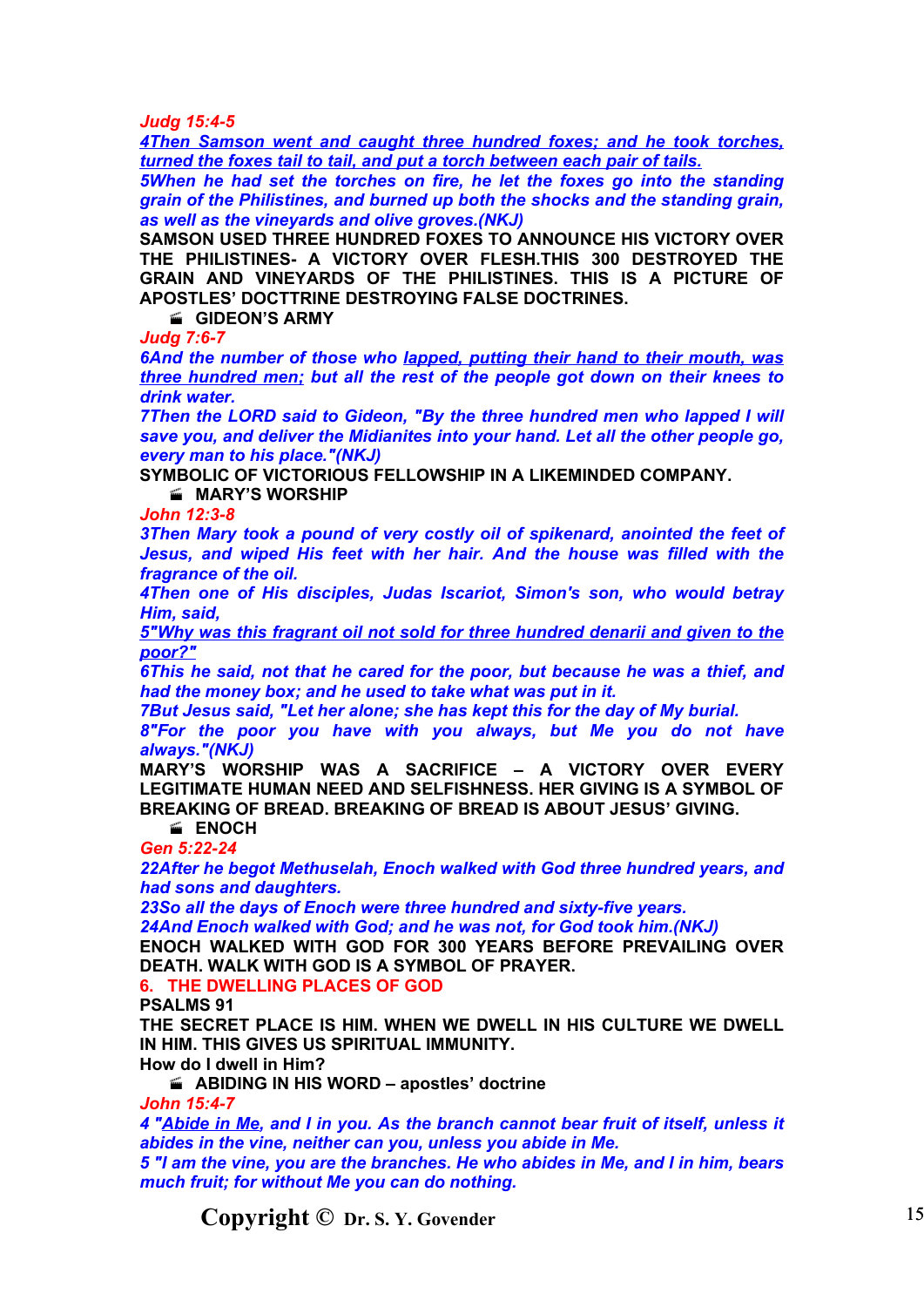*6 "If anyone does not abide in Me, he is cast out as a branch and is withered; and they gather them and throw them into the fire, and they are burned. 7 "If you abide in Me, and My words abide in you, you will ask what you desire, and it shall be done for you.(NKJ)*

**3306 meno-**

**1) to remain, abide**

**a) in reference to place:**

**1) to sojourn, tarry**

**2) not to depart**

**a) to continue to be present**

**b) to be held, kept, continually**

**b) in reference to time:**

**to continue to be, not to perish, to last, to endure; used of persons, to survive, live**

**c) in reference to a state or a condition:**

**to remain as one, not to become another or different**

**2) to wait for, to await one**

**3306 meno (men'-o);**

**a primary verb; to stay (in a given place, state, relation or expectancy):**

**KJV-- abide, continue, dwell, endure, be present, remain, stand, tarry (for), X thine own.**

*Deut 6:6*

*"And these words which I command you today shall be in your heart.(NKJ) Job 23:12*

*12 I have not departed from the commandment of His lips; I have treasured the words of His mouth more than my necessary food.(NKJ)*

*Ps 119:11*

*11 Your word I have hidden in my heart, that I might not sin against You!(NKJ) Jer 15:16*

*16 Your words were found, and I ate them, and Your word was to me the joy and rejoicing of my heart; for I am called by Your name, O LORD God of hosts.(NKJ)*

*John 8:36-44*

*36 "Therefore if the Son makes you free, you shall be free indeed.*

*37 "I know that you are Abraham's descendants, but you seek to kill Me, because My word has no place in you.*

*38 "I speak what I have seen with My Father, and you do what you have seen with your father."*

*39 They answered and said to Him, "Abraham is our father." Jesus said to them, "If you were Abraham's children, you would do the works of Abraham.*

*40 "But now you seek to kill Me, a Man who has told you the truth which I heard from God. Abraham did not do this.*

*41 "You do the deeds of your father." Then they said to Him, "We were not born of fornication; we have one Father-- God."*

*42 Jesus said to them, "If God were your Father, you would love Me, for I proceeded forth and came from God; nor have I come of Myself, but He sent Me.*

*43 "Why do you not understand My speech? Because you are not able to listen to My word.*

*44 "You are of your father the devil, and the desires of your father you want to do. He was a murderer from the beginning, and does not stand in the truth, because there is no truth in him. When he speaks a lie, he speaks from his own resources, for he is a liar and the father of it.(NKJ) Col 3:16*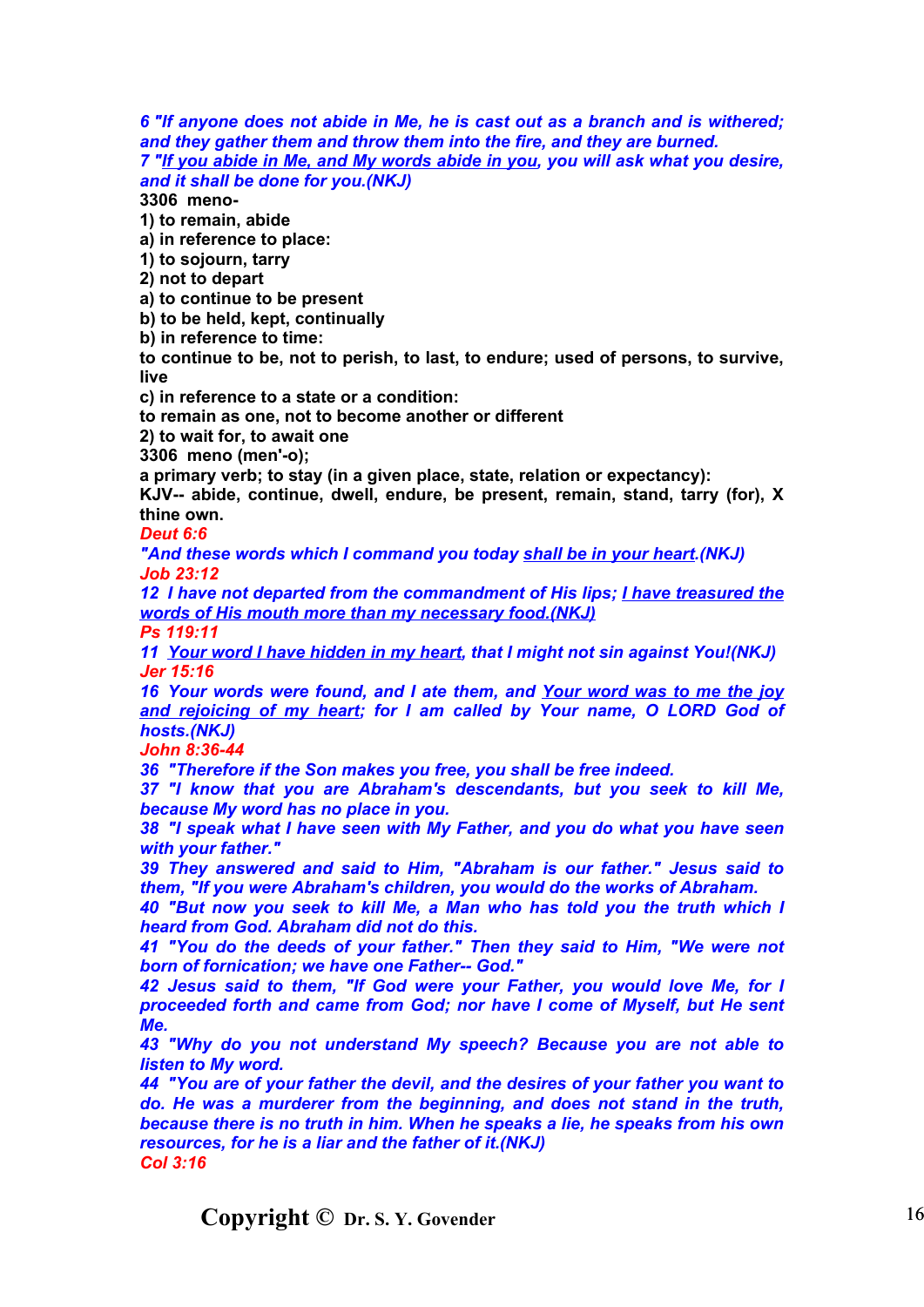*16 Let the word of Christ dwell in you richly in all wisdom, teaching and admonishing one another in psalms and hymns and spiritual songs, singing with grace in your hearts to the Lord.(NKJ) I Jn 2:14*

*14 I have written to you, fathers, because you have known Him who is from the beginning. I have written to you, young men, because you are strong, and the word of God abides in you, and you have overcome the wicked one.(NKJ) II Jn 1:2*

*2 because of the truth which abides in us and will be with us forever:(NKJ) II Jn 1:9-10*

*9Whoever transgresses and does not abide in the doctrine of Christ does not have God. He who abides in the doctrine of Christ has both the Father and the Son.*

*10 If anyone comes to you and does not bring this doctrine, do not receive him into your house nor greet him;(NKJ)*

**THE END RESULT OF ABIDING IN THE WORD:**

*I Jn 4:15*

*15 Whoever confesses that Jesus is the Son of God, God abides in him, and he in God. (NKJ)*

**E** DWELLING TOGETHER - fellowship

*Ps 133:1-3*

*1 Behold, how good and how pleasant it is for brethren to dwell together in unity!*

*2 It is like the precious oil upon the head, running down on the beard, the beard of Aaron, running down on the edge of his garments.*

*3 It is like the dew of Hermon, descending upon the mountains of Zion; for there the LORD commanded the blessing-- life forevermore.(NKJ)*

*Isa 11:6-16*

*6 "The wolf also shall dwell with the lamb, the leopard shall lie down with the young goat, the calf and the young lion and the fatling together; and a little child shall lead them.*

*7 The cow and the bear shall graze; their young ones shall lie down together; and the lion shall eat straw like the ox.*

*8 The nursing child shall play by the cobra's hole, and the weaned child shall put his hand in the viper's den.*

*9 They shall not hurt nor destroy in all My holy mountain, for the earth shall be full of the knowledge of the LORD as the waters cover the sea.*

*10 "And in that day there shall be a Root of Jesse, who shall stand as a banner to the people; for the Gentiles shall seek Him, and His resting place shall be glorious."*

*11 It shall come to pass in that day that the LORD shall set His hand again the second time to recover the remnant of His people who are left, from Assyria and Egypt, from Pathros and Cush, from Elam and Shinar, from Hamath and the islands of the sea.*

*12 He will set up a banner for the nations, and will assemble the outcasts of Israel, and gather together the dispersed of Judah from the four corners of the earth.*

*13 Also the envy of Ephraim shall depart, and the adversaries of Judah shall be cut off; Ephraim shall not envy Judah, and Judah shall not harass Ephraim.*

*14 But they shall fly down upon the shoulder of the Philistines toward the west; together they shall plunder the people of the East; they shall lay their hand on Edom and Moab; and the people of Ammon shall obey them.*

*15 The LORD will utterly destroy the tongue of the Sea of Egypt; with His mighty wind He will shake His fist over the River, and strike it in the seven streams, and make men cross over dry-shod.*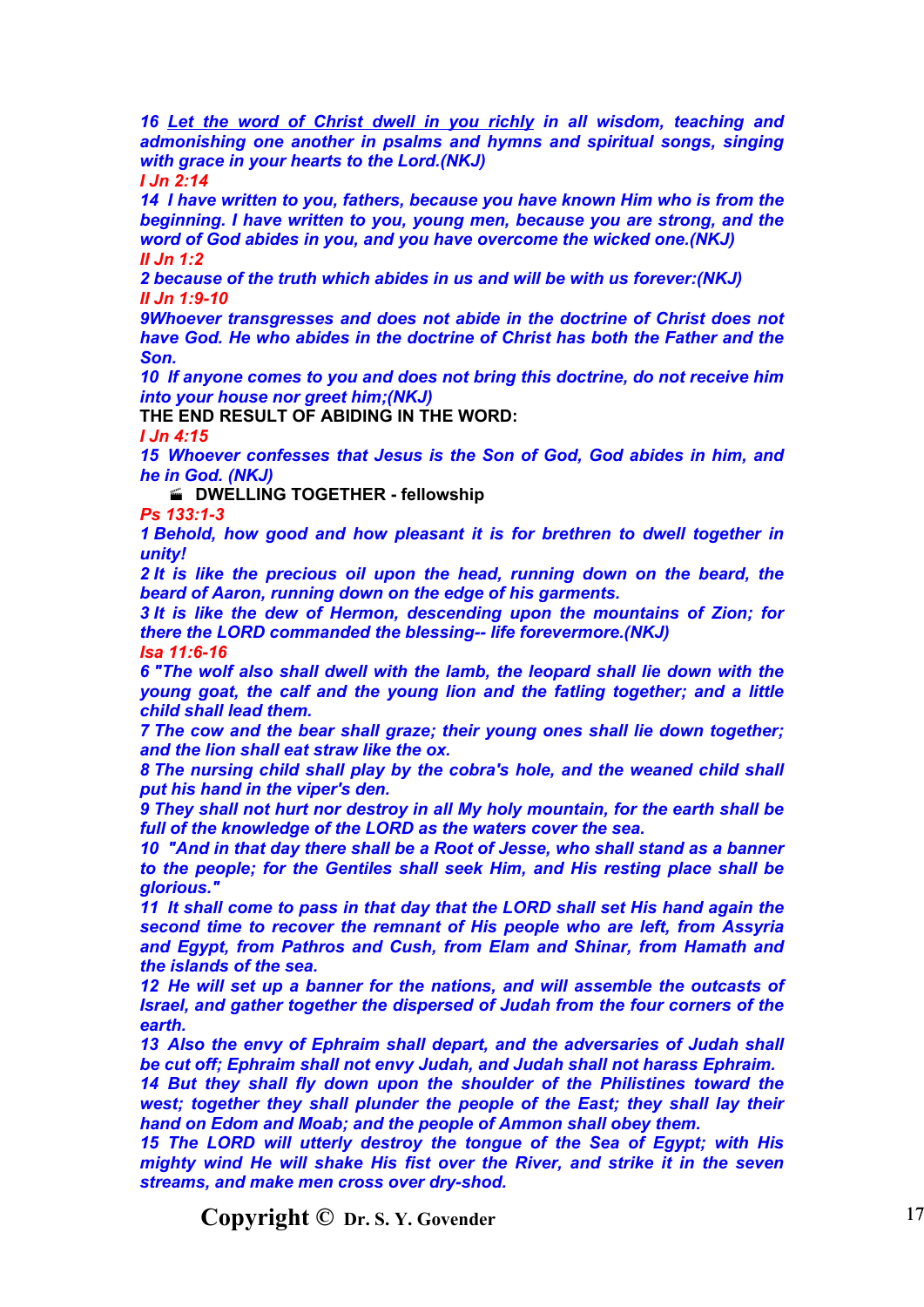*16 There will be a highway for the remnant of His people who will be left from Assyria, as it was for Israel in the day that he came up from the land of Egypt.(NKJ)*

*Jer 32:38-40*

*38 'They shall be My people, and I will be their God;*

*39 'then I will give them one heart and one way, that they may fear Me forever, for the good of them and their children after them.*

*40 'And I will make an everlasting covenant with them, that I will not turn away from doing them good; but I will put My fear in their hearts so that they will not depart from Me.(NKJ)*

*Phil 2:2-3*

*2 fulfill my joy by being like-minded, having the same love, being of one accord, of one mind.*

*3 Let nothing be done through selfish ambition or conceit, but in lowliness of mind let each esteem others better than himself.(NKJ)*

*I Jn 4:11-13*

*11 Beloved, if God so loved us, we also ought to love one another.*

*12 No one has seen God at any time. If we love one another, God abides in us, and His love has been perfected in us.*

*13 By this we know that we abide in Him, and He in us, because He has given us of His Spirit.(NKJ)*

*I Jn 4:16-21*

*16 And we have known and believed the love that God has for us. God is love, and he who abides in love abides in God, and God in him.*

*17 Love has been perfected among us in this: that we may have boldness in the day of judgment; because as He is, so are we in this world.*

*18 There is no fear in love; but perfect love casts out fear, because fear involves torment. But he who fears has not been made perfect in love.*

*19 We love Him because He first loved us.*

*20 If someone says, "I love God," and hates his brother, he is a liar; for he who does not love his brother whom he has seen, how can he love God whom he has not seen?*

*21 And this commandment we have from Him: that he who loves God must love his brother also.(NKJ)*

 **EATING THE FLESH AND DRINKING THE BLOOD – breaking of bread.** *John 6:48-51*

*48 "I am the bread of life.*

*49 "Your fathers ate the manna in the wilderness, and are dead.*

*50 "This is the bread which comes down from heaven, that one may eat of it and not die.*

*51 "I am the living bread which came down from heaven. If anyone eats of this bread, he will live forever; and the bread that I shall give is My flesh, which I shall give for the life of the world."(NKJ)*

*John 6:53-59*

*53 Then Jesus said to them, "Most assuredly, I say to you, unless you eat the flesh of the Son of Man and drink His blood, you have no life in you.*

*54 "Whoever eats My flesh and drinks My blood has eternal life, and I will raise him up at the last day.*

*55 "For My flesh is food indeed, and My blood is drink indeed.*

*56 "He who eats My flesh and drinks My blood abides in Me, and I in him.*

*57 "As the living Father sent Me, and I live because of the Father, so he who feeds on Me will live because of Me.*

*58 "This is the bread which came down from heaven-- not as your fathers ate the manna, and are dead. He who eats this bread will live forever."*

*59 These things He said in the synagogue as He taught in Capernaum.(NKJ)*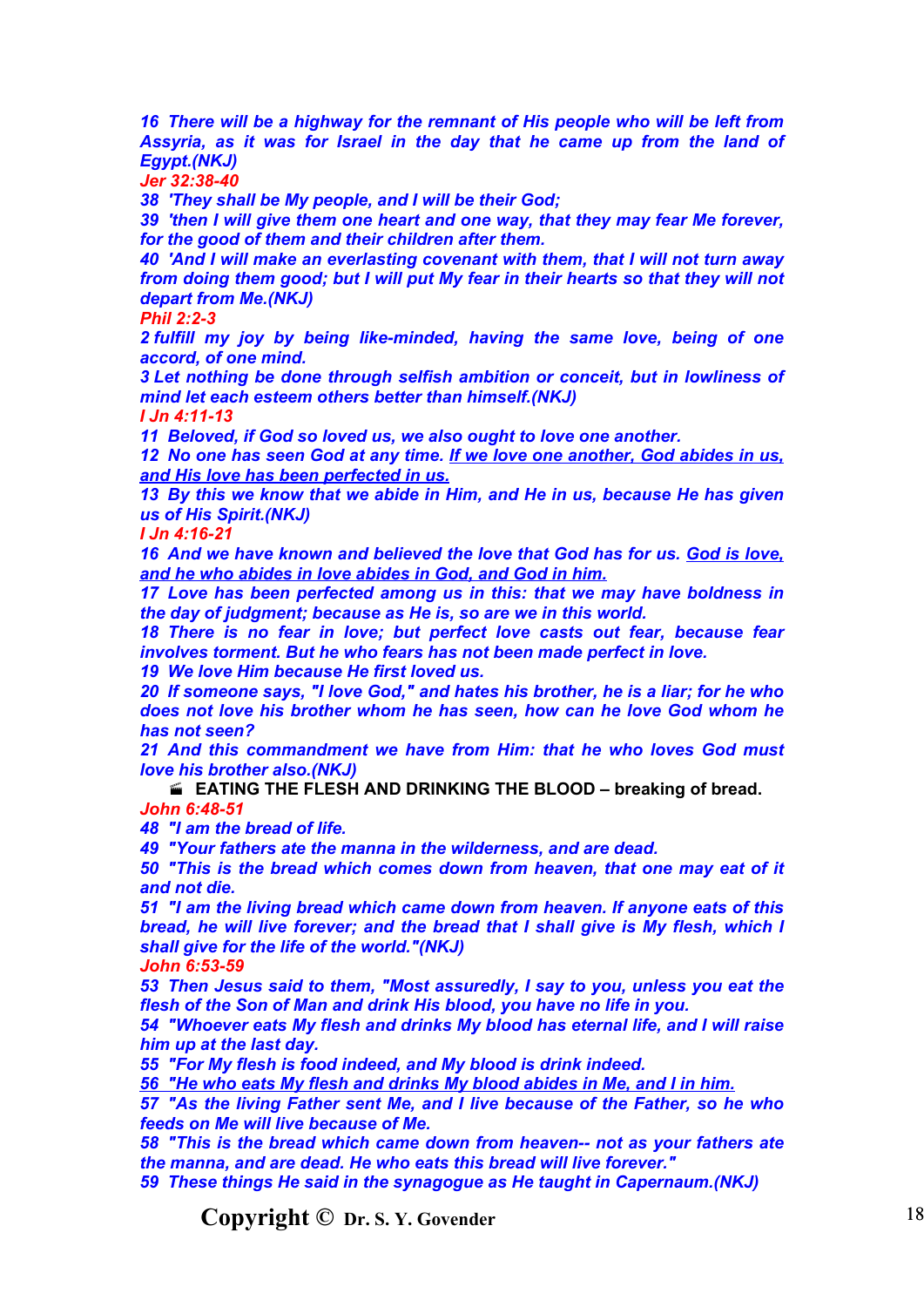### **HOUSE OF PRAYER**

*Matt 21:13*

*13 And He said to them, "It is written, 'My house shall be called a house of prayer,' but you have made it a 'den of thieves.'"(NKJ) Isa 56:7-8*

*7 Even them I will bring to My holy mountain, and make them joyful in My house of prayer. Their burnt offerings and their sacrifices will be accepted on My altar; for My house shall be called a house of prayer for all nations."*

*8 The Lord GOD, who gathers the outcasts of Israel, says, "Yet I will gather to him others besides those who are gathered to him."(NKJ)*

**9. THE FOUR CRAFTS MEN OF ZECHARIAH**

*Zech 1:18-21*

*18 Then I raised my eyes and looked, and there were four horns.*

*19 And I said to the angel who talked with me, "What are these?" So he answered me, "These are the horns that have scattered Judah, Israel, and Jerusalem."*

*20 Then the LORD showed me four craftsmen.*

*21 And I said, "What are these coming to do?" So he said, "These are the horns that scattered Judah, so that no one could lift up his head; but the craftsmen are coming to terrify them, to cast out the horns of the nations that lifted up their horn against the land of Judah to scatter it."(NKJ)*

**10. DAVID BRINGING THE ARK**

*2 Sam 6:10-23*

*10 So David would not move the ark of the LORD with him into the City of David; but David took it aside into the house of Obed-Edom the Gittite.*

*11 The ark of the LORD remained in the house of Obed-Edom the Gittite three months. And the LORD blessed Obed-Edom and all his household.*

*12 Now it was told King David, saying, "The LORD has blessed the house of Obed-Edom and all that belongs to him, because of the ark of God." So David went and brought up the ark of God from the house of Obed-Edom to the City of David with gladness.*

*13 And so it was, when those bearing the ark of the LORD had gone six paces, that he sacrificed oxen and fatted sheep.*

*14 Then David danced before the LORD with all his might; and David was wearing a linen ephod.*

*15 So David and all the house of Israel brought up the ark of the LORD with shouting and with the sound of the trumpet.*

*16 Now as the ark of the LORD came into the City of David, Michal, Saul's daughter, looked through a window and saw King David leaping and whirling before the LORD; and she despised him in her heart.*

*17 So they brought the ark of the LORD, and set it in its place in the midst of the tabernacle that David had erected for it. Then David offered burnt offerings and peace offerings before the LORD.*

*18 And when David had finished offering burnt offerings and peace offerings, he blessed the people in the name of the LORD of hosts.*

*19 Then he distributed among all the people, among the whole multitude of Israel, both the women and the men, to everyone a loaf of bread, a piece of meat, and a cake of raisins. So all the people departed, everyone to his house.*

*20 Then David returned to bless his household. And Michal the daughter of Saul came out to meet David, and said, "How glorious was the king of Israel today, uncovering himself today in the eyes of the maids of his servants, as one of the base fellows shamelessly uncovers himself!"*

*21 So David said to Michal, "It was before the LORD, who chose me instead of your father and all his house, to appoint me ruler over the people of the LORD, over Israel. Therefore I will play music before the LORD.*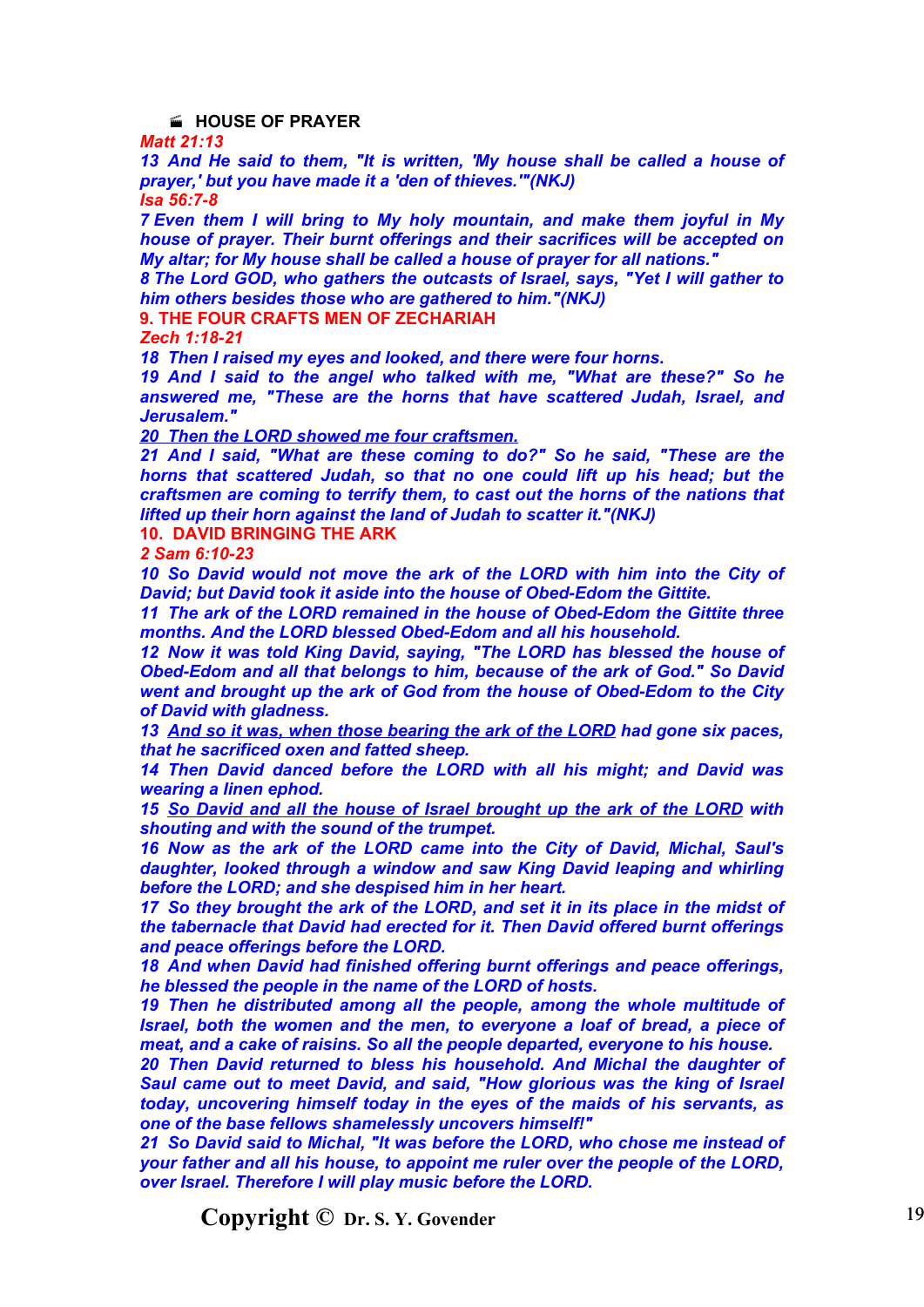*22 "And I will be even more undignified than this, and will be humble in my own sight. But as for the maidservants of whom you have spoken, by them I will be held in honor."*

*23 Therefore Michal the daughter of Saul had no children to the day of her death.*

*(NKJ)*

**A NEW SEASON.**

**TRANSITION FROM THE HOUSE TO THE CITY. WE HAVE OBED – EDOMS THAT DON'T WANT TO RELEASE THE ARK. BLESSING MEANS A NEED TO TRANSITION. CRISIS MEANS A NEED TO TRANSITION.**

**TRANSITION DEMANDS A FEW THINGS.**

- 1. **SACRIFICES**
- 2. **KILL THE NUMBER 6 SELF- DENIAL**
- 3. **GLADNESS DANCING.**
- 4. **LINEN EPHOD RIGHTEOUSNESS**
- 5. **MICHAL CANNOT TRANSITION.**

**BOOK OF CHRONICLES OUTLINES THE PROTOCOL IN THE TRANSITION.**

- **1. THIS IS APOSTLES DOCTRINE LEVITES TO CARRY THE ARK. GET RID OF THE NEW CART. HEADS OF THE FATHERS HOUSES TO CARRY THE ARK. SANCTIFY YOURSELVES. CARRY THE ARK ON YOUR SHOULDERS. BRING THE ARK WITH JOY, SACRIFICE EVERY 6 STEPS. DAVID WORE THE LINEN EPHOD.**
- **2. ONE MAN IS NOT GOING TO EFFECT THE TRANSITION.DAVID AND ALL THE HOUSE OF ISRAEL BROUGHT THE ARK. THIS IS FELLOWSHIP.**

*3 And David gathered all Israel together at Jerusalem, to bring up the ark of the LORD to its place, which he had prepared for it.*

**3. BURNT OFFERING AND PEACE OFFERING – THIS IS THE BREAKING OF BREAD AND PRAYER.**

*26 And so it was, when God helped the Levites who bore the ark of the covenant of the LORD, that they offered seven bulls and seven rams.*

# **ACTS 2:42 TO BRING THE ARK INTO THE CITY.**

*1 Chr 15:1-29*

*1 David built houses for himself in the City of David; and he prepared a place for the ark of God, and pitched a tent for it.*

*2 Then David said, "No one may carry the ark of God but the Levites, for the LORD has chosen them to carry the ark of God and to minister before Him forever."*

*3 And David gathered all Israel together at Jerusalem, to bring up the ark of the LORD to its place, which he had prepared for it.*

*4 Then David assembled the children of Aaron and the Levites:*

*5 of the sons of Kohath, Uriel the chief, and one hundred and twenty of his brethren;*

*6 of the sons of Merari, Asaiah the chief, and two hundred and twenty of his brethren;*

*7 of the sons of Gershom, Joel the chief, and one hundred and thirty of his brethren;*

*8 of the sons of Elizaphan, Shemaiah the chief, and two hundred of his brethren;*

*9 of the sons of Hebron, Eliel the chief, and eighty of his brethren;*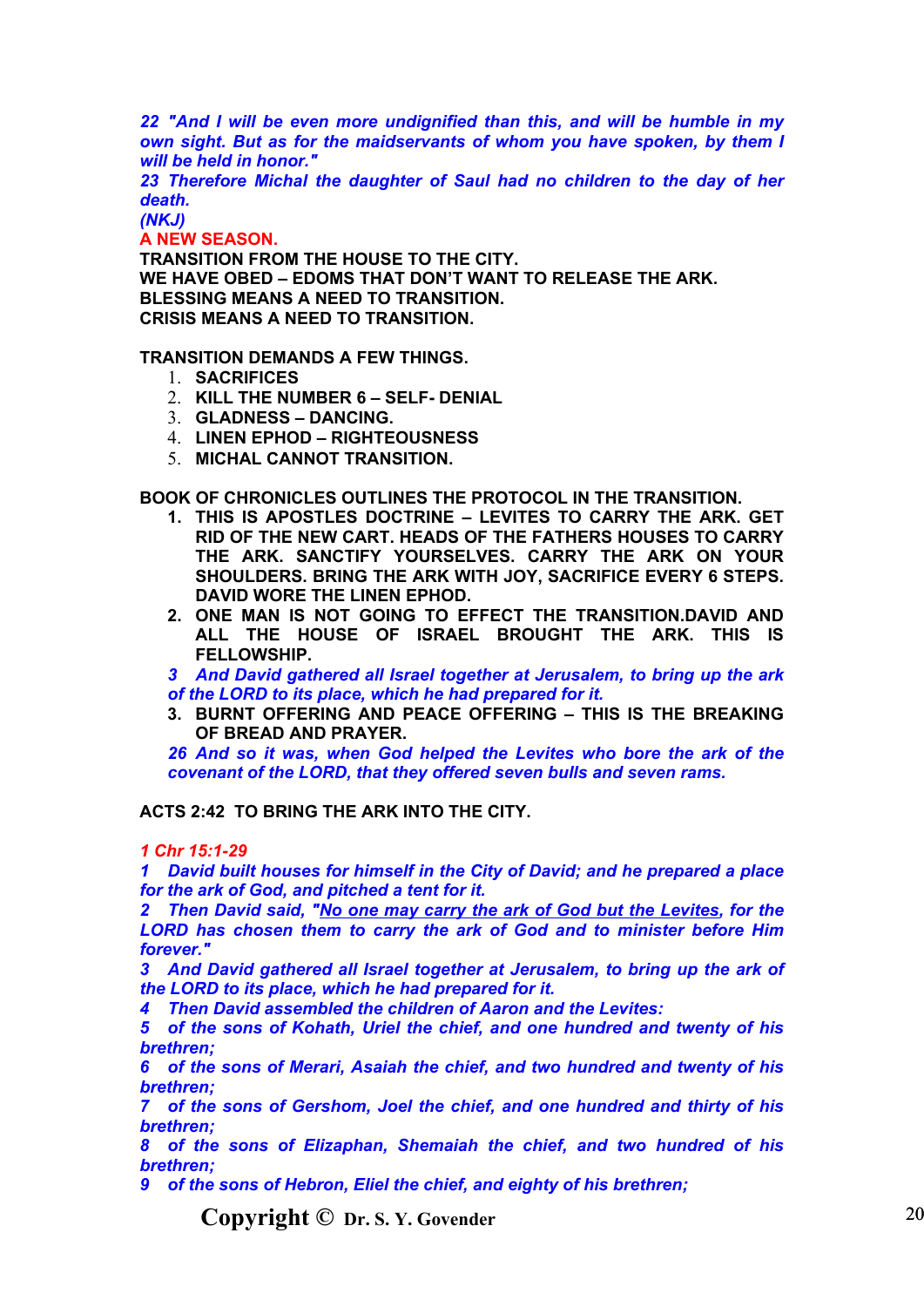*10 of the sons of Uzziel, Amminadab the chief, and one hundred and twelve of his brethren.*

*11 And David called for Zadok and Abiathar the priests, and for the Levites: for Uriel, Asaiah, Joel, Shemaiah, Eliel, and Amminadab.*

*12 He said to them, "You are the heads of the fathers' houses of the Levites; sanctify yourselves, you and your brethren, that you may bring up the ark of the LORD God of Israel to the place I have prepared for it.*

*13 "For because you did not do it the first time, the LORD our God broke out against us, because we did not consult Him about the proper order."*

*14 So the priests and the Levites sanctified themselves to bring up the ark of the LORD God of Israel.*

*15 And the children of the Levites bore the ark of God on their shoulders, by its poles, as Moses had commanded according to the word of the LORD.*

*16 Then David spoke to the leaders of the Levites to appoint their brethren to be the singers accompanied by instruments of music, stringed instruments, harps, and cymbals, by raising the voice with resounding joy.*

*17 So the Levites appointed Heman the son of Joel; and of his brethren, Asaph the son of Berechiah; and of their brethren, the sons of Merari, Ethan the son of Kushaiah;*

*18 and with them their brethren of the second rank: Zechariah, Ben, Jaaziel, Shemiramoth, Jehiel, Unni, Eliab, Benaiah, Maaseiah, Mattithiah, Elipheleh, Mikneiah, Obed-Edom, and Jeiel, the gatekeepers;*

*19 the singers, Heman, Asaph, and Ethan, were to sound the cymbals of bronze;*

*20 Zechariah, Aziel, Shemiramoth, Jehiel, Unni, Eliab, Maaseiah, and Benaiah, with strings according to Alamoth;*

*21 Mattithiah, Elipheleh, Mikneiah, Obed-Edom, Jeiel, and Azaziah, to direct with harps on the Sheminith;*

*22 Chenaniah, leader of the Levites, was instructor in charge of the music, because he was skillful;*

*23 Berechiah and Elkanah were doorkeepers for the ark;*

*24 Shebaniah, Joshaphat, Nethanel, Amasai, Zechariah, Benaiah, and Eliezer, the priests, were to blow the trumpets before the ark of God; and Obed-Edom and Jehiah, doorkeepers for the ark.*

*25 So David, the elders of Israel, and the captains over thousands went to bring up the ark of the covenant of the LORD from the house of Obed-Edom with joy.*

*26 And so it was, when God helped the Levites who bore the ark of the covenant of the LORD, that they offered seven bulls and seven rams.*

*27 David was clothed with a robe of fine linen, as were all the Levites who bore the ark, the singers, and Chenaniah the music master with the singers. David also wore a linen ephod.*

*28 Thus all Israel brought up the ark of the covenant of the LORD with shouting and with the sound of the horn, with trumpets and with cymbals, making music with stringed instruments and harps.*

*29 And it happened, as the ark of the covenant of the LORD came to the City of David, that Michal, Saul's daughter, looked through a window and saw King David whirling and playing music; and she despised him in her heart.(NKJ)* **11. ELI AND SONS**

*1 Sam 4:22*

*And she said, "The glory has departed from Israel, for the ark of God has been captured."(NKJ)*

**The Ark was believed to be the glory of God.**

**Between the outer court and the glory was the Holy Place with its 3 pieces of furniture which typified apostles' doctrine, fellowship, breaking of bread and**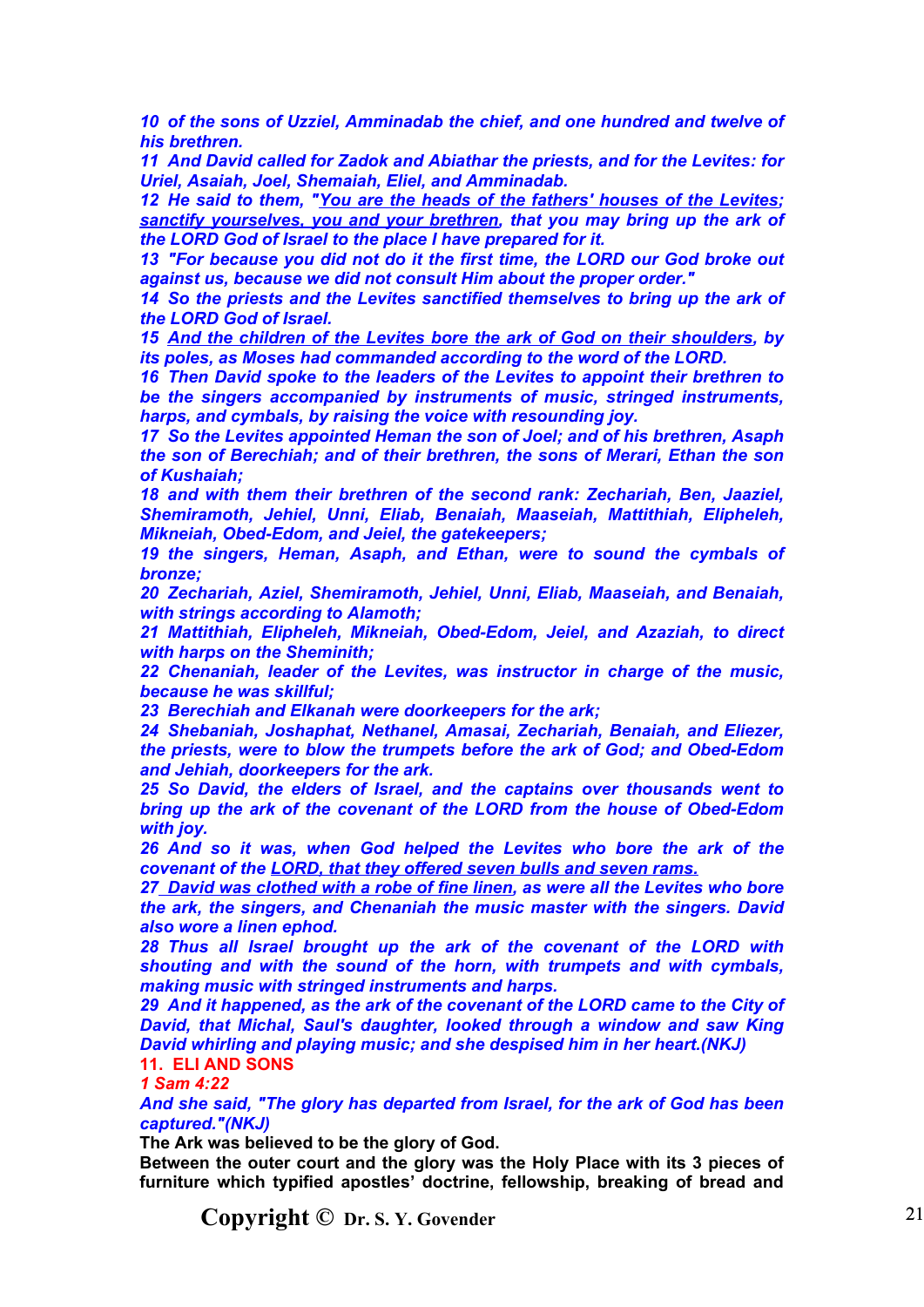**prayer. Ministration in the Holy Place was a daily activity. It was the culture of the priests. Thus the culture of Acts 2:42 precedes the glory.**

**When this culture is violated the glory departs.**

**We see this clearly in 1 Samuel.**

**The order of Acts 2:42 is reversed and violated.**

**PRAYER IS VIOLATED WHEN IT IS CALLED DRUNKENNESS.** 

*1 Sam 1:12-15*

*12 And it happened, as she continued praying before the LORD, that Eli watched her mouth.*

*13 Now Hannah spoke in her heart; only her lips moved, but her voice was not heard. Therefore Eli thought she was drunk.*

*14 So Eli said to her, "How long will you be drunk? Put your wine away from you!"*

*15 And Hannah answered and said, "No, my lord, I am a woman of sorrowful spirit. I have drunk neither wine nor intoxicating drink, but have poured out my soul before the LORD.(NKJ)*

**VIOLATION OF BREAKING OF BREAD(OFFERINGS)**

*1 Sam 2:12-17*

*12 Now the sons of Eli were corrupt; they did not know the LORD.*

*13 And the priests' custom with the people was that when any man offered a sacrifice, the priest's servant would come with a three-pronged fleshhook in his hand while the meat was boiling.*

*14 Then he would thrust it into the pan, or kettle, or caldron, or pot; and the priest would take for himself all that the fleshhook brought up. So they did in Shiloh to all the Israelites who came there.*

*15 Also, before they burned the fat, the priest's servant would come and say to the man who sacrificed, "Give meat for roasting to the priest, for he will not take boiled meat from you, but raw."*

*16 And if the man said to him, "They should really burn the fat first; then you may take as much as your heart desires," he would then answer him, "No, but you must give it now; and if not, I will take it by force."*

*17 Therefore the sin of the young men was very great before the LORD, for men abhorred the offering of the LORD.(NKJ)*

**WIOLATION OF FELLOWSHIP** 

**The priesthood consorted with harlots.**

*1 Sam 2:22*

*22 Now Eli was very old; and he heard everything his sons did to all Israel, and how they lay with the women who assembled at the door of the tabernacle of meeting.(NKJ)*

**E** VIOLATION OF APOSTLES' DOCTRINE

*1 Sam 4:2-5*

*2 Then the Philistines put themselves in battle array against Israel. And when they joined battle, Israel was defeated by the Philistines, who killed about four thousand men of the army in the field.*

*3 And when the people had come into the camp, the elders of Israel said, "Why has the LORD defeated us today before the Philistines? Let us bring the ark of the covenant of the LORD from Shiloh to us, that when it comes among us it may save us from the hand of our enemies."*

*4 So the people sent to Shiloh, that they might bring from there the ark of the covenant of the LORD of hosts, who dwells between the cherubim. And the two sons of Eli, Hophni and Phinehas, were there with the ark of the covenant of God.*

*5 And when the ark of the covenant of the LORD came into the camp, all Israel shouted so loudly that the earth shook.(NKJ)* **Protocol in handling the Ark was violated.**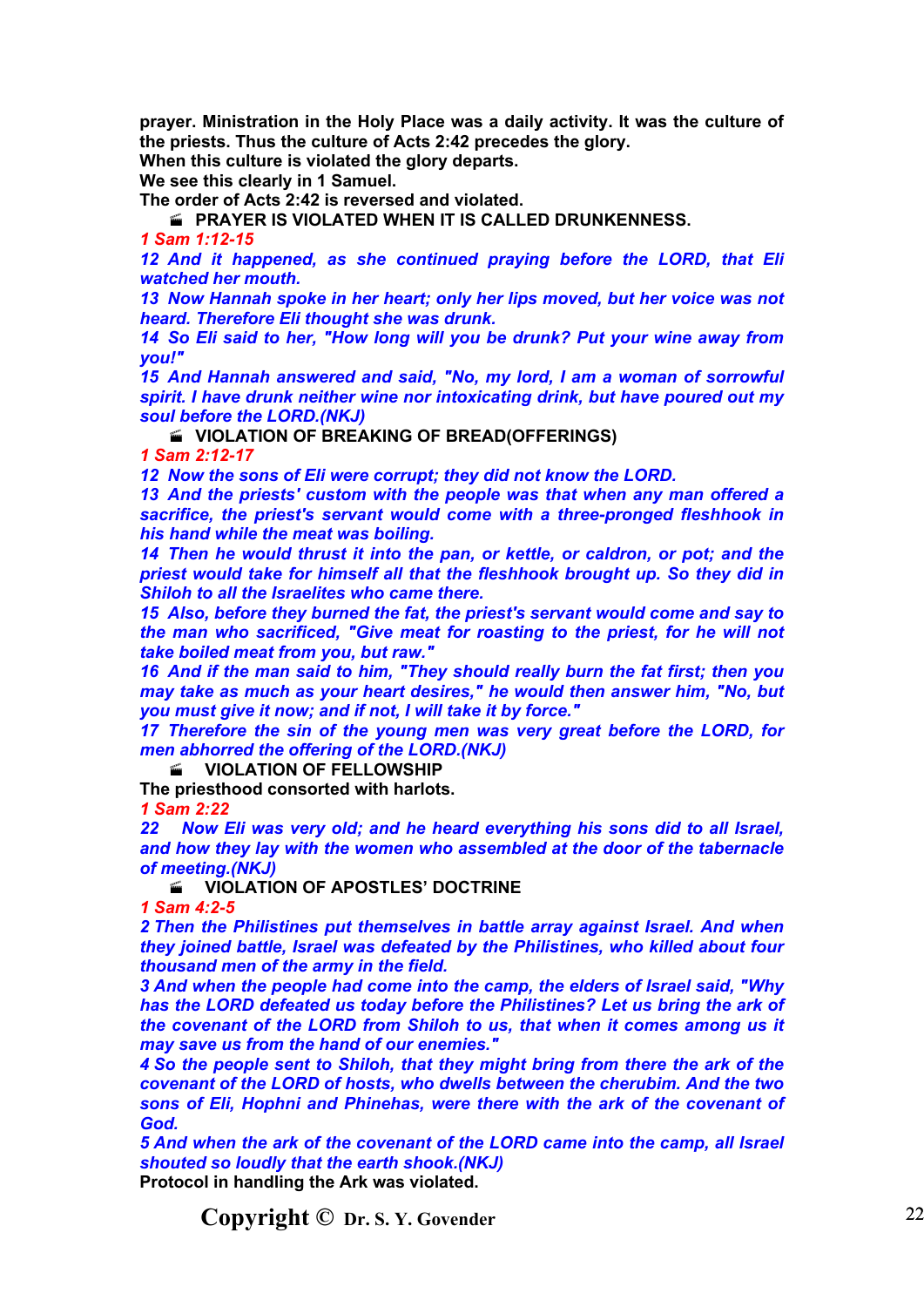**When this culture is violated, the glory departs.**

## **12. ELIJAH ON MOUNT CARMEL**

- **CRITICAL CONFRONTATION WHO IS GOD DOCTRINE**
- **12 STONES FOR THE ALTAR FELLOWSHIP**
- **E BURNT OFFERING BREAKING OF BREAD**
- **PRAYER**

**13. THE VISIT OF THE QUEEN OF SHEBA**

### *IKing 10:1-9*

*1 Now when the queen of Sheba heard of the fame of Solomon concerning the name of the LORD, she came to test him with hard questions.*

*2 She came to Jerusalem with a very great retinue, with camels that bore spices, very much gold, and precious stones; and when she came to Solomon, she spoke with him about all that was in her heart.*

*3 So Solomon answered all her questions; there was nothing so difficult for the king that he could not explain it to her.*

*4 And when the queen of Sheba had seen all the wisdom of Solomon, the house that he had built,*

*5 the food on his table, the seating of his servants, the service of his waiters and their apparel, his cupbearers, and his entryway by which he went up to the house of the LORD, there was no more spirit in her.*

*6 Then she said to the king: "It was a true report which I heard in my own land about your words and your wisdom.*

*7 "However I did not believe the words until I came and saw with my own eyes; and indeed the half was not told me. Your wisdom and prosperity exceed the fame of which I heard.*

*8 "Happy are your men and happy are these your servants, who stand continually before you and hear your wisdom!*

*9 "Blessed be the LORD your God, who delighted in you, setting you on the throne of Israel! Because the LORD has loved Israel forever, therefore He made you king, to do justice and righteousness." (NKJ)*

- **1. Answering of tough questions APOSTLES' DOCTRINE**
- **2. the seating of his servants FELLOWSHIP**
- **3. food on the table and cupbearers BREAKING OF BREAD**
- **4. Ascent of Solomon PRAYER**

*, there was no more spirit in her.*

*6 Then she said to the king: "It was a true report which I heard in my own land about your words and your wisdom.*

*7 "However I did not believe the words until I came and saw with my own eyes; and indeed the half was not told me. Your wisdom and prosperity exceed the fame of which I heard.*

*8 "Happy are your men and happy are these your servants, who stand continually before you and hear your wisdom!*

*9"Blessed be the LORD your God, who delighted in you, setting you on the throne of Israel! Because the LORD has loved Israel forever, therefore He made you king, to do justice and righteousness."*

# **14. WHEN UZZIAH DIED ISAIAH SAW THE GLORY.**

*Isa 6:1-3*

*1 In the year that King Uzziah died, I saw the Lord sitting on a throne, high and lifted up, and the train of His robe filled the temple.*

*2 Above it stood seraphim; each one had six wings: with two he covered his face, with two he covered his feet, and with two he flew.*

*3 And one cried to another and said: "Holy, holy, holy is the LORD of hosts; the whole earth is full of His glory!"(NKJ)*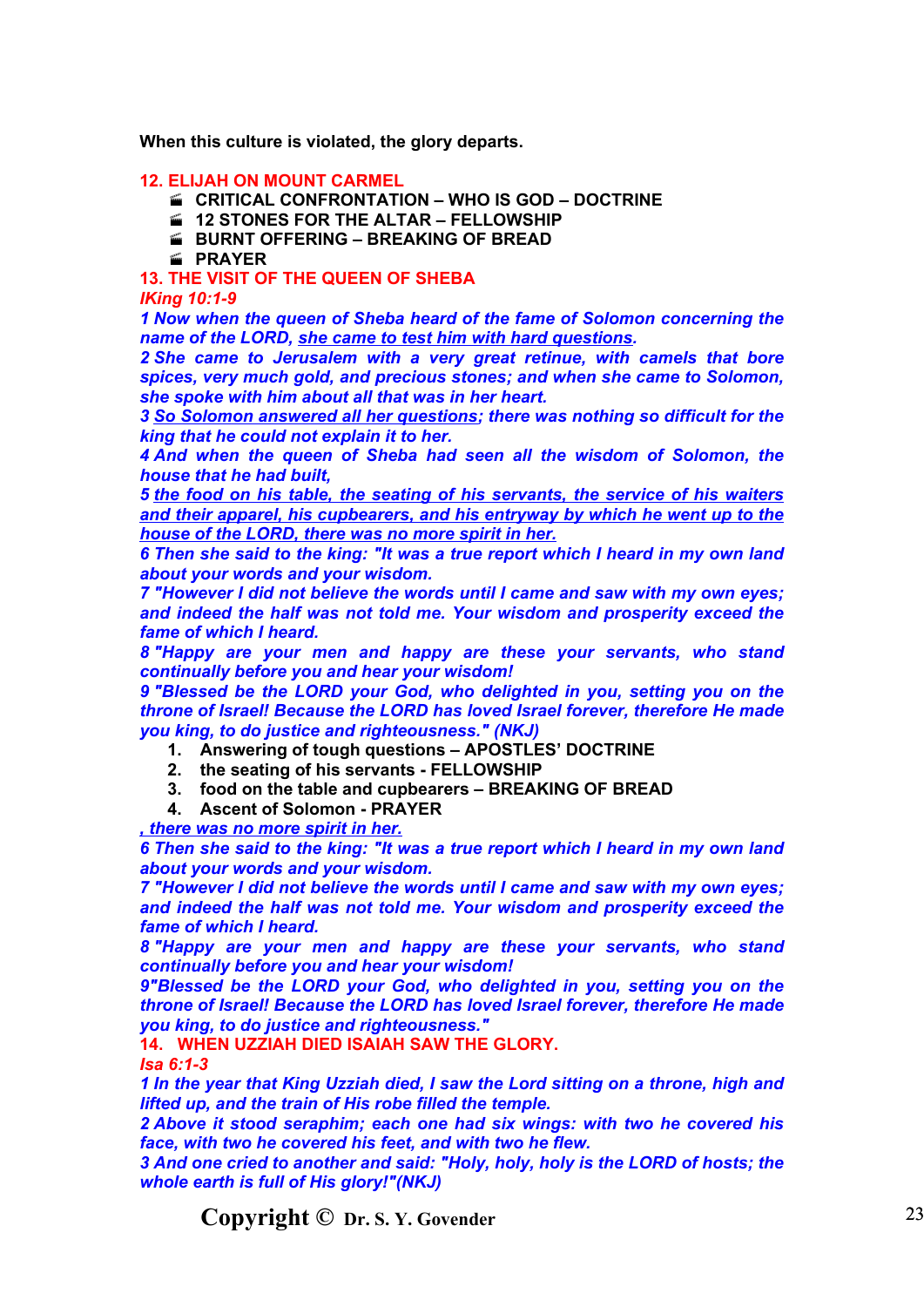**UZZIAH REPRESENTS THE VIOLATIO OF THE 4 PILLARS**

**VIOLATES APOSTLES DOCTRINE BY OFFERING INCENSE.**

 **LEPROSY CUTS HIM OFF FROM FELLOWSHIP, OFFERING SACRIFICES AND PRAYER.**

**WHEN HE DIES THE GLORY IS MADE VISIBLE.**

**15. SOLOMON – THE GLORY FELL BEFORE PRAYER**

**APOSTLES' DOCTRINE** 

*2 Chr 4:19-5:1*

*19 Thus Solomon had all the furnishings made for the house of God: the altar of gold and the tables on which was the showbread;*

*20 the lampstands with their lamps of pure gold, to burn in the prescribed manner in front of the inner sanctuary,*

*21 with the flowers and the lamps and the wick-trimmers of gold, of purest gold;*

*22 the trimmers, the bowls, the ladles, and the censers of pure gold. As for the entry of the sanctuary, its inner doors to the Most Holy Place, and the doors of the main hall of the temple, were gold.*

*CHAPTER 5*

*1So all the work that Solomon had done for the house of the LORD was finished; and Solomon brought in the things which his father David had dedicated: the silver and the gold and all the furnishings. And he put them in the treasuries of the house of God.(NKJ)*

**THE FURNISHINGS OF THE PRECEDING CHAPTERS ARE TYPICAL OF DOCTRINE.**

**FELLOWSHIP**

*2 Chr 5:2-5*

*2 Now Solomon assembled the elders of Israel and all the heads of the tribes, the chief fathers of the children of Israel, in Jerusalem, that they might bring the ark of the covenant of the LORD up from the City of David, which is Zion.*

*3 Therefore all the men of Israel assembled with the king at the feast, which was in the seventh month.*

*4 So all the elders of Israel came, and the Levites took up the ark.*

*5 Then they brought up the ark, the tabernacle of meeting, and all the holy furnishings that were in the tabernacle. The priests and the Levites brought them up.(NKJ)*

**BREAKING OF BREAD – SACRIFICES** 

*2 Chr 5:6*

*Also King Solomon, and all the congregation of Israel who were assembled with him before the ark, were sacrificing sheep and oxen that could not be counted or numbered for multitude.(NKJ)*

*2 Chr 5:11-14*

*11 And it came to pass when the priests came out of the Most Holy Place (for all the priests who were present had sanctified themselves, without keeping to their divisions),*

*12 and the Levites who were the singers, all those of Asaph and Heman and Jeduthun, with their sons and their brethren, stood at the east end of the altar, clothed in white linen, having cymbals, stringed instruments and harps, and with them one hundred and twenty priests sounding with trumpets--*

*13 indeed it came to pass, when the trumpeters and singers were as one, to make one sound to be heard in praising and thanking the LORD, and when they lifted up their voice with the trumpets and cymbals and instruments of music, and praised the LORD, saying: "For He is good, for His mercy endures forever," that the house, the house of the LORD, was filled with a cloud,*

*14 so that the priests could not continue ministering because of the cloud; for the glory of the LORD filled the house of God.(NKJ)*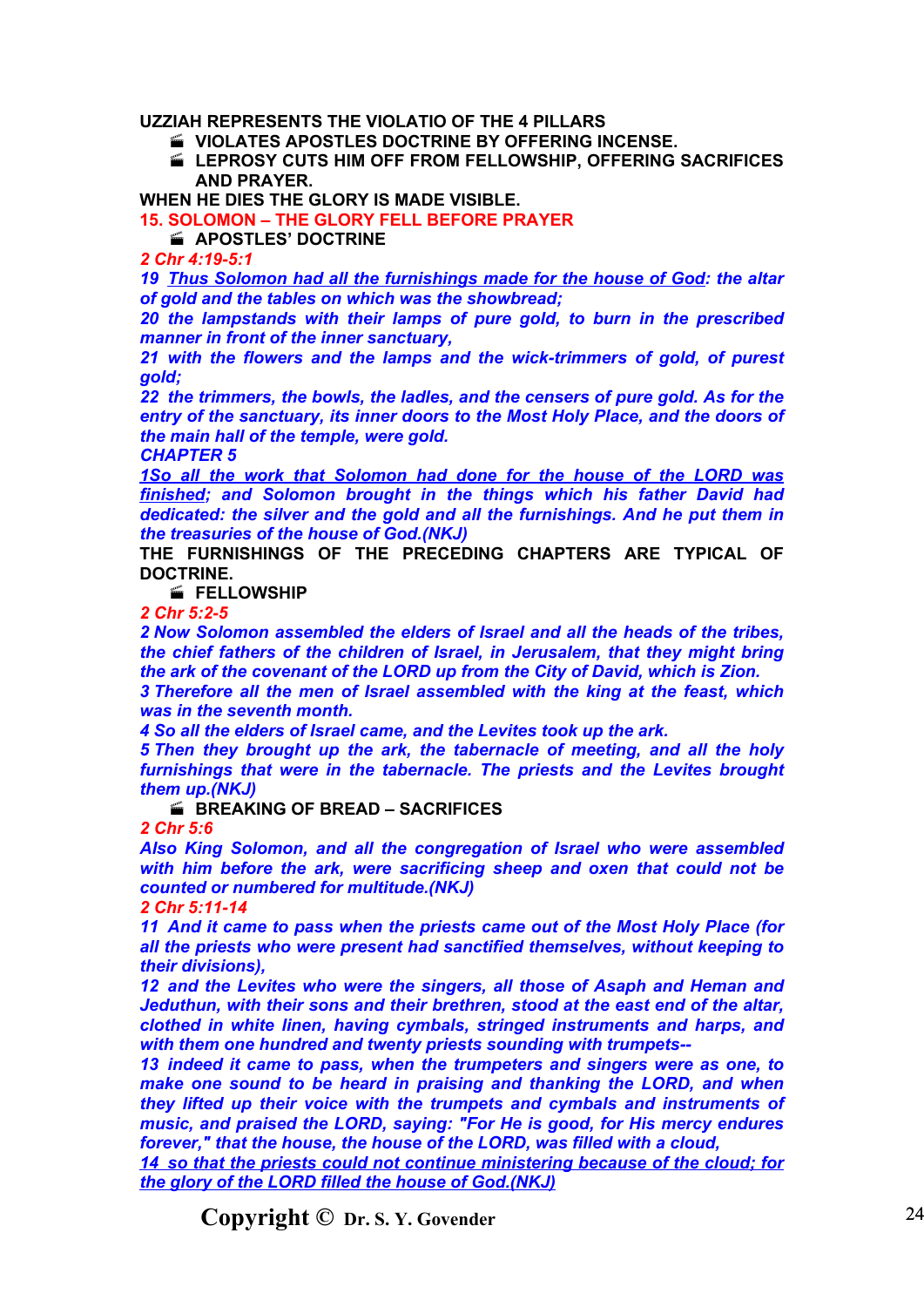# **PRAYER**

*2 Chr 6:41-7:1*

*41"Now therefore, arise, O LORD God, to Your resting place, you and the ark of Your strength. Let Your priests, O LORD God, be clothed with salvation, and let Your saints rejoice in goodness.*

*42"O LORD God, do not turn away the face of Your Anointed; remember the mercies of Your servant David."*

*CHAPTER 7*

*1When Solomon had finished praying, fire came down from heaven and consumed the burnt offering and the sacrifices; and the glory of the LORD filled the temple.*

*(NKJ)*

**AFTER PRAYER THE FIRE GLORY NOW FILLS THE TEMPLE.**

## **16. JOSIAH AND THE PILLARS**

*II Ki 22:8-11*

*8 Then Hilkiah the high priest said to Shaphan the scribe, "I have found the Book of the Law in the house of the LORD." And Hilkiah gave the book to Shaphan, and he read it.*

*9 So Shaphan the scribe went to the king, bringing the king word, saying, "Your servants have gathered the money that was found in the house, and have delivered it into the hand of those who do the work, who oversee the house of the LORD."*

*10 Then Shaphan the scribe showed the king, saying, "Hilkiah the priest has given me a book." And Shaphan read it before the king.*

*11 Now it happened, when the king heard the words of the Book of the Law, that he tore his clothes.(NKJ)*

*II Ki 23:1-3*

*1 Now the king sent them to gather all the elders of Judah and Jerusalem to him.*

*2 The king went up to the house of the LORD with all the men of Judah, and with him all the inhabitants of Jerusalem-- the priests and the prophets and all the people, both small and great. And he read in their hearing all the words of the Book of the Covenant which had been found in the house of the LORD.*

*3 Then the king stood by a pillar and made a covenant before the LORD, to follow the LORD and to keep His commandments and His testimonies and His statutes, with all his heart and all his soul, to perform the words of this covenant that were written in this book. And all the people took a stand for the covenant.(NKJ)*

*II Ki 23:21*

*21Then the king commanded all the people, saying, "Keep the Passover to the LORD your God, as it is written in this Book of the Covenant."(NKJ) II Ki 23:24-25*

*24 Moreover Josiah put away those who consulted mediums and spiritists, the household gods and idols, all the abominations that were seen in the land of Judah and in Jerusalem, that he might perform the words of the law which were written in the book that Hilkiah the priest found in the house of the LORD.*

*25 Now before him there was no king like him, who turned to the LORD with all his heart, with all his soul, and with all his might, according to all the Law of Moses; nor after him did any arise like him.(NKJ)*

**17. HEZEKIAH**

*2 Chr 29:3*

*3In the first year of his reign, in the first month, he opened the doors of the house of the LORD and repaired them.(NKJ) II Ki 18:3-9*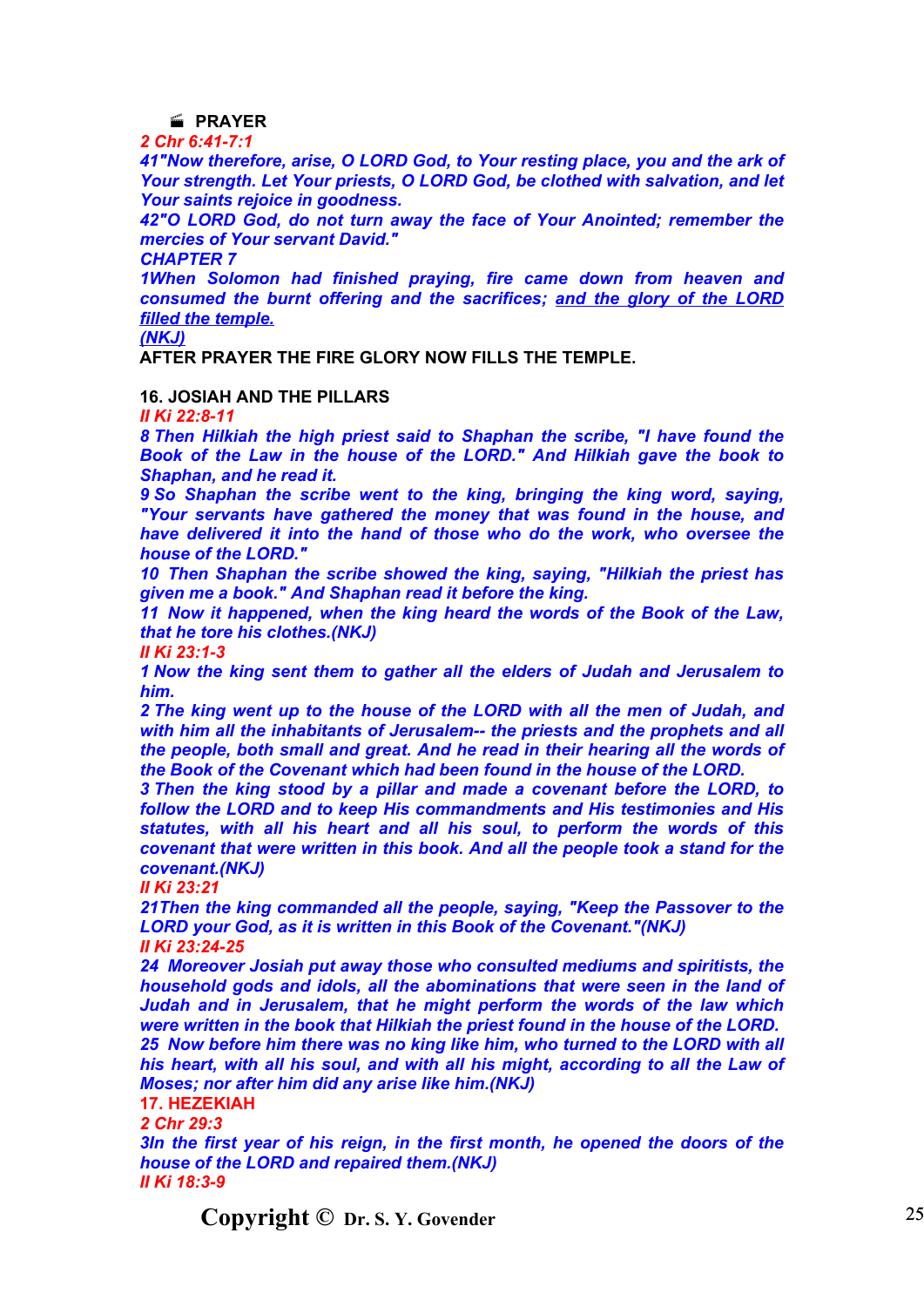*3 And he did what was right in the sight of the LORD, according to all that his father David had done.*

*4 He removed the high places and broke the sacred pillars, cut down the wooden image and broke in pieces the bronze serpent that Moses had made; for until those days the children of Israel burned incense to it, and called it Nehushtan.*

*5 He trusted in the LORD God of Israel, so that after him was none like him among all the kings of Judah, nor who were before him.*

*6 For he held fast to the LORD; he did not depart from following Him, but kept His commandments, which the LORD had commanded Moses.*

*7 The LORD was with him; he prospered wherever he went. And he rebelled against the king of Assyria and did not serve him.*

*8 He subdued the Philistines, as far as Gaza and its territory, from watchtower to fortified city.*

*9 Now it came to pass in the fourth year of King Hezekiah, which was the seventh year of Hoshea the son of Elah, king of Israel, that Shalmaneser king of Assyria came up against Samaria and besieged it.(NKJ)*

**18. FOUR PILLARS AT MIZPAH**

*1 Sam 7:1-10*

*1 Then the men of Kirjath Jearim came and took the ark of the LORD, and brought it into the house of Abinadab on the hill, and consecrated Eleazar his son to keep the ark of the LORD.*

*2 So it was that the ark remained in Kirjath Jearim a long time; it was there twenty years. And all the house of Israel lamented after the LORD.*

*3 Then Samuel spoke to all the house of Israel, saying, "If you return to the LORD with all your hearts, then put away the foreign gods and the Ashtoreths from among you, and prepare your hearts for the LORD, and serve Him only; and He will deliver you from the hand of the Philistines."*

*4 So the children of Israel put away the Baals and the Ashtoreths, and served the LORD only.*

*5 And Samuel said, "Gather all Israel to Mizpah, and I will pray to the LORD for you."*

*6 So they gathered together at Mizpah, drew water, and poured it out before the LORD. And they fasted that day, and said there, "We have sinned against the LORD." And Samuel judged the children of Israel at Mizpah.*

*7 Now when the Philistines heard that the children of Israel had gathered together at Mizpah, the lords of the Philistines went up against Israel. And when the children of Israel heard of it, they were afraid of the Philistines.*

*8 So the children of Israel said to Samuel, "Do not cease to cry out to the LORD our God for us, that He may save us from the hand of the Philistines."*

*9 And Samuel took a suckling lamb and offered it as a whole burnt offering to the LORD. Then Samuel cried out to the LORD for Israel, and the LORD answered him.*

*10 Now as Samuel was offering up the burnt offering, the Philistines drew near to battle against Israel. But the LORD thundered with a loud thunder upon the Philistines that day, and so confused them that they were overcome before Israel.*

*(NKJ)*

**19. VALLEY OF DRY BONES.**

**20. FOUR PILLARS IN THE GARDEN OF EDEN (FOUR RIVER HEADS) 21. ELISHA'S PURSUIT OF ELIJAH THROUGH 4 STATIONS. 22. RUTH**

**NEW TESTAMENT**

**1. THE FOUR PASSOVERS OF JESUS – JOHN 2,5,6, 19**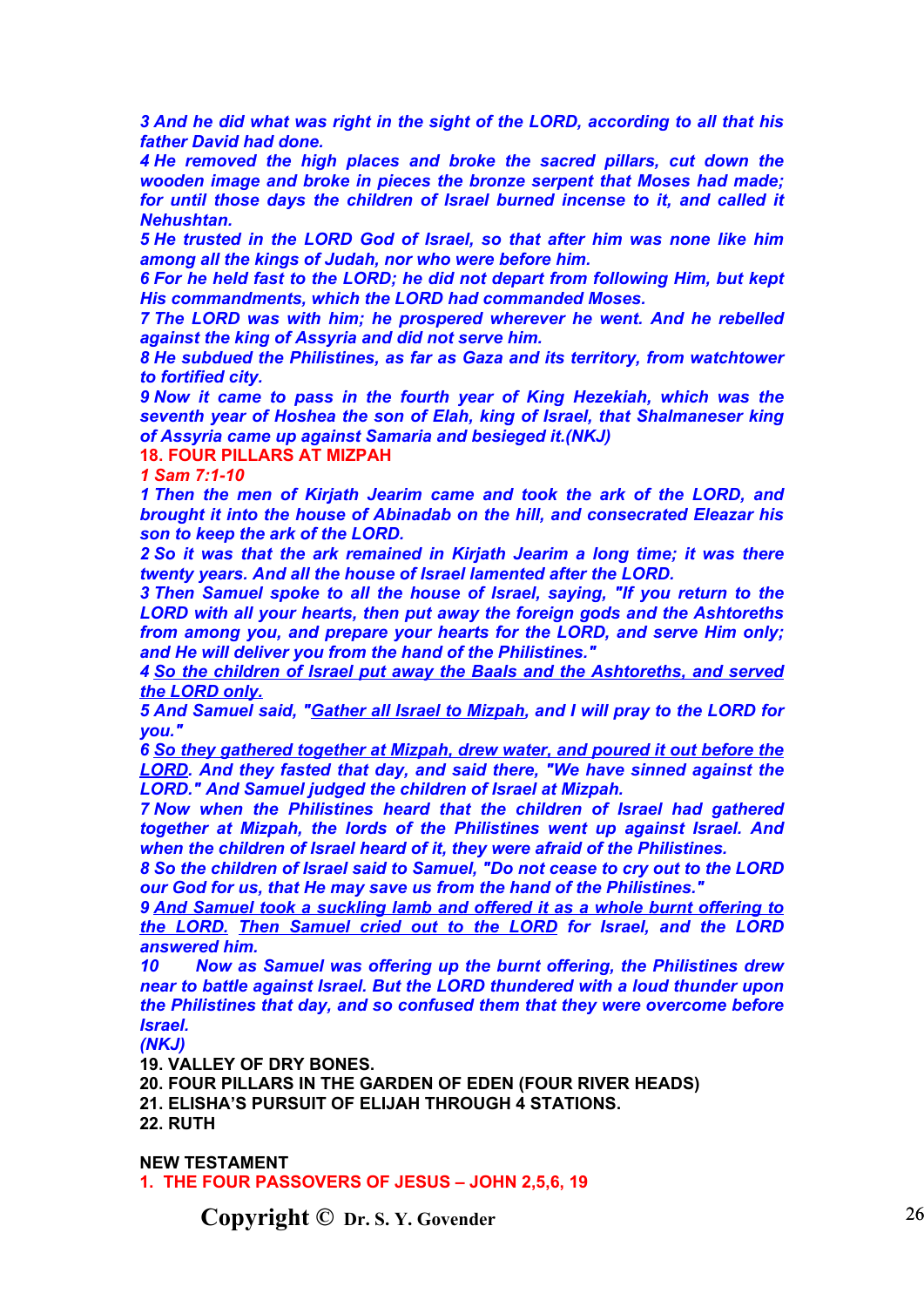**God is in the midst of this culture:**

**2. THE TWO ON THE ROAD TO EMMAUS**

**APOSTLES" DOCTRINE**

*Luke 24:26-27*

*26"Ought not the Christ to have suffered these things and to enter into His glory?"*

*27And beginning at Moses and all the Prophets, He expounded to them in all the Scriptures the things concerning Himself.(NKJ)*

**FELLOWSHIP**

*Luke 24:29*

*But they constrained Him, saying, "Abide with us, for it is toward evening, and the day is far spent." And He went in to stay with them.(NKJ)*

**BREAKING OF BREAD** 

*Luke 24:30*

*Now it came to pass, as He sat at the table with them, that He took bread, blessed and broke it, and gave it to them.(NKJ)*

**PRAYER**

*Luke 24:51-53 51Now it came to pass, while He blessed them, that He was parted from them and carried up into heaven.*

*52And they worshiped Him, and returned to Jerusalem with great joy,*

*53and were continually in the temple praising and blessing God. Amen.(NKJ)* **3. THE FOUR FACES OF LEADERSHIP**

*Ezek 1:10*

*As for the likeness of their faces, each had the face of a man, each of the four had the face of a lion on the right side, each of the four had the face of an ox on the left side, and each of the four had the face of an eagle.(NKJ)*

*Rev 4:6-11*

*6 Before the throne there was a sea of glass, like crystal. And in the midst of the throne, and around the throne, were four living creatures full of eyes in front and in back.*

*7 The first living creature was like a lion, the second living creature like a calf, the third living creature had a face like a man, and the fourth living creature was like a flying eagle.*

*8 The four living creatures, each having six wings, were full of eyes around and within. And they do not rest day or night, saying: "Holy, holy, holy, lord God Almighty, who was and is and is to come!"*

*9 Whenever the living creatures give glory and honor and thanks to Him who sits on the throne, who lives forever and ever,*

*10 the twenty-four elders fall down before Him who sits on the throne and worship Him who lives forever and ever, and cast their crowns before the throne, saying:*

*11 "You are worthy, O Lord, to receive glory and honor and power; for You created all things, and by Your will they exist and were created."(NKJ)*

**LION – WITHOUT DOCTRINE YOU WILL LOSE YOUR ROAR.**

**OX – SERVANT MENTALITY TO FELLOWSHIP**

**MAN – BREAKING OF BREAD IN REASONING.**

**EAGLE – SOARING IN THE HEAVENS IN PRAYER.**

**The four living creatures were in the midst of the throne and around the throne. CREATURES – REFERENCE TO CREATIONS – we must create this culture**

**This culture will bring you to the midst of the throne – DOMINION.**

**The creatures were also around the throne – this culture will position God centrally.**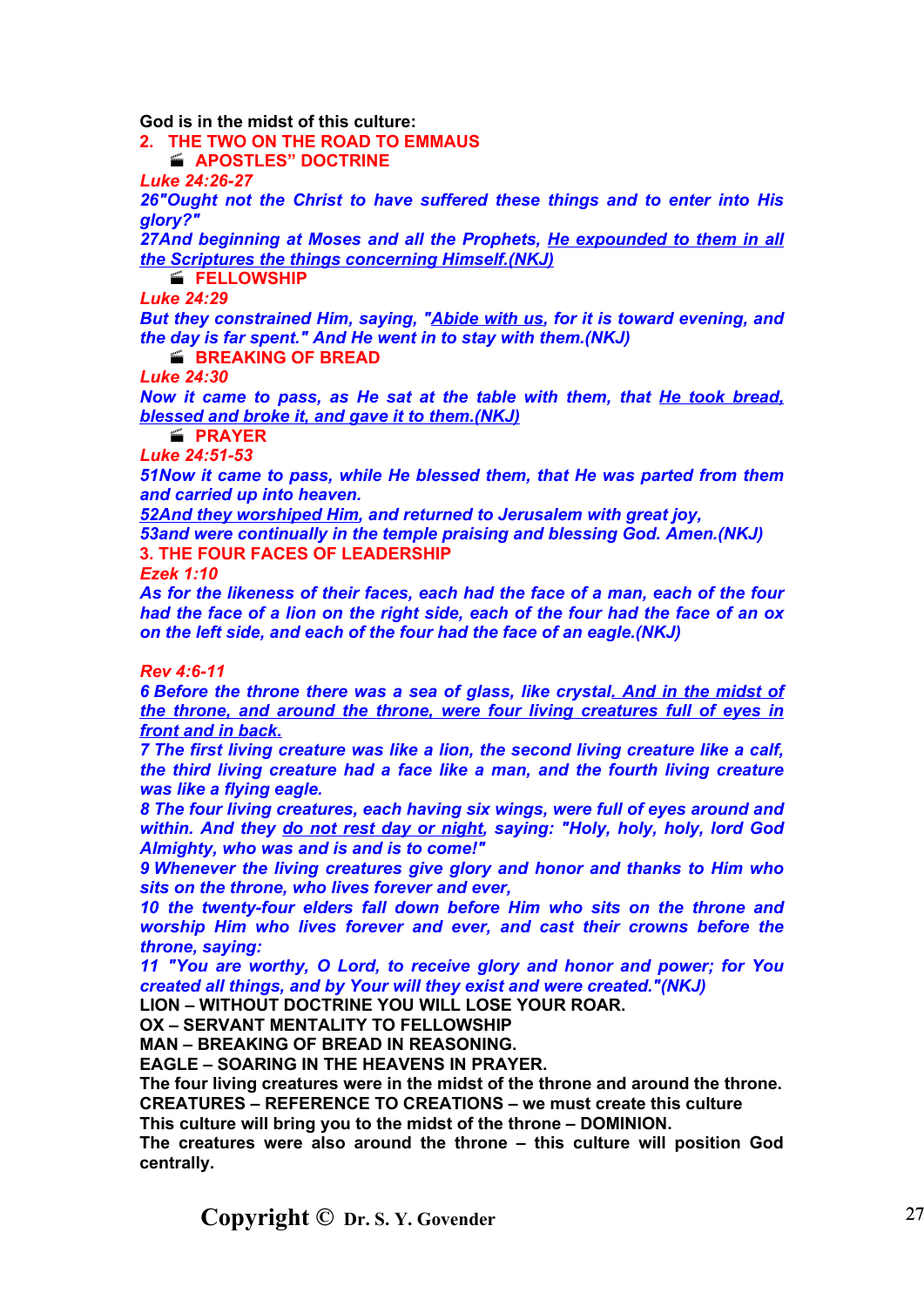## **RESULTS OF THIS CULTURE**

## **1. HOLINESS**

*8 The four living creatures, each having six wings, were full of eyes around and within. And they do not rest day or night, saying: "Holy, holy, holy, lord God Almighty, who was and is and is to come!"*

**These creatures do not rest day or night.**

**This is not an event but a culture.**

**2. ACKNOWLEDGEMENT OF THE SUPREMACY OF THE LORD IN TRUE WORSHIP.THE TWENTY FOUR ELDERS REPRESENT THE CHURCH.**

*9 Whenever the living creatures give glory and honor and thanks to Him who sits on the throne, who lives forever and ever,*

*10 the twenty-four elders fall down before Him who sits on the throne and worship Him who lives forever and ever, and cast their crowns before the throne, saying:*

*11 "You are worthy, O Lord, to receive glory and honor and power; for You created all things, and by Your will they exist and were created."(NKJ)* **4. RIGHTEOUSNESS, PEACE AND JOY IN THE HOLY GHOST**

#### **QUESTION 4**

**HOW DOES THIS CULTURE RELATE TO THE GLORY?**

**THIS CULTURE MANIFESTS THE GLORY. WHEN THE CULTURE IS VIOLATED THE GLORY DEPARTS.**

*1 Sam 4:22*

*And she said, "The glory has departed from Israel, for the ark of God has been captured."(NKJ)*

**A. The Ark was believed to be the glory of God.**

**Between the outer court and the glory was the Holy Place with its 3 pieces of furniture which typified apostles' doctrine, fellowship, breaking of bread and prayer. Ministration in the Holy Place was a daily activity. It was the culture of the priests. Thus the culture of Acts 2:42 precedes the glory.**

**When this culture is violated the glory departs.**

**We see this clearly in 1 Samuel.**

**The order of Acts 2:42 is reversed and violated.**

1. **PRAYER IS VIOLATED WHEN IT IS CALLED DRUNKENNESS.**

*1 Sam 1:12-15*

*12 And it happened, as she continued praying before the LORD, that Eli watched her mouth.*

*13 Now Hannah spoke in her heart; only her lips moved, but her voice was not heard. Therefore Eli thought she was drunk.*

*14 So Eli said to her, "How long will you be drunk? Put your wine away from you!"*

*15 And Hannah answered and said, "No, my lord, I am a woman of sorrowful spirit. I have drunk neither wine nor intoxicating drink, but have poured out my soul before the LORD.(NKJ)*

2. **VIOLATION OF BREAKING OF BREAD(OFFERINGS)**

*1 Sam 2:12-17*

*12 Now the sons of Eli were corrupt; they did not know the LORD.*

*13 And the priests' custom with the people was that when any man offered a sacrifice, the priest's servant would come with a three-pronged fleshhook in his hand while the meat was boiling.*

*14 Then he would thrust it into the pan, or kettle, or caldron, or pot; and the priest would take for himself all that the fleshhook brought up. So they did in Shiloh to all the Israelites who came there.*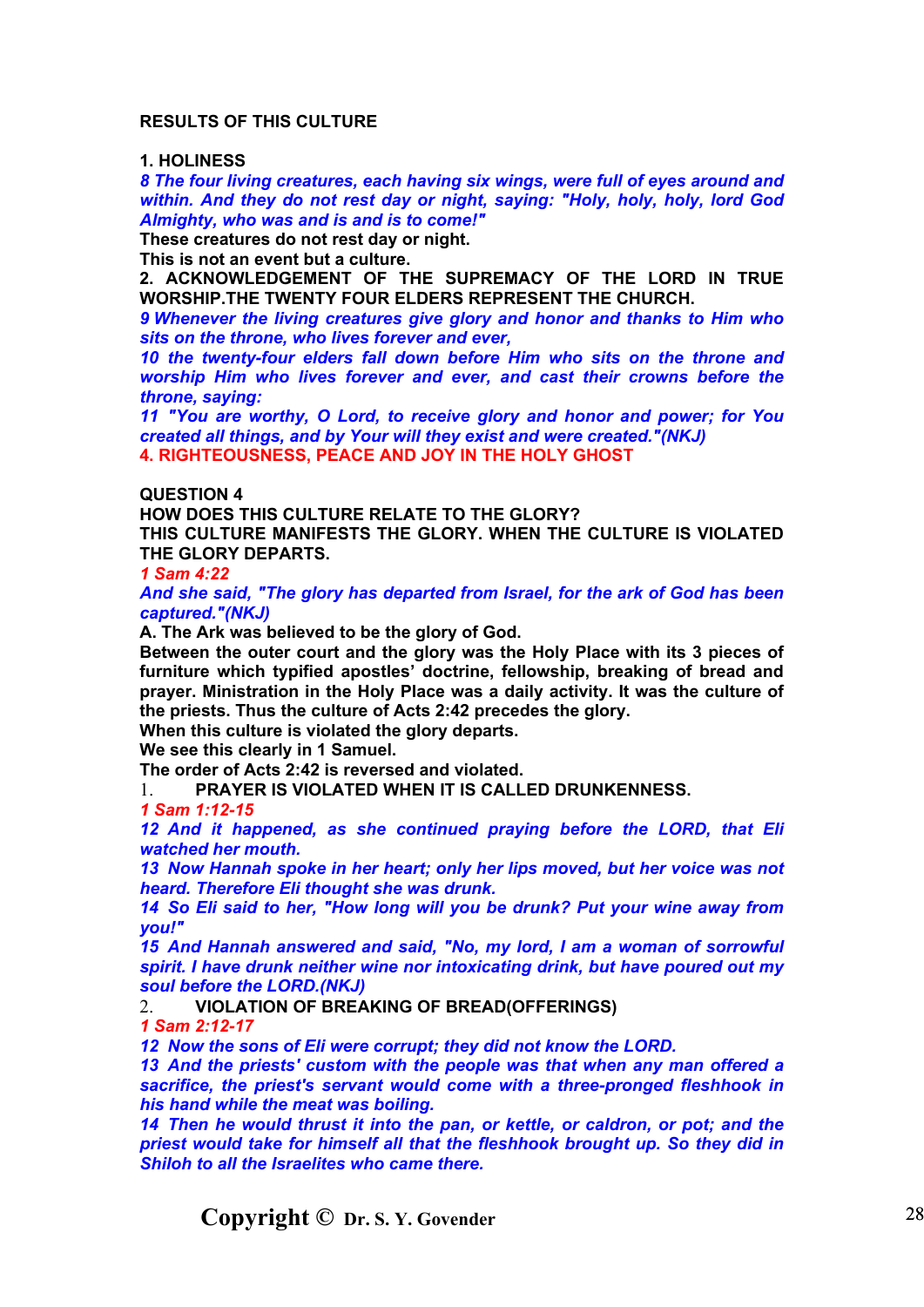*15 Also, before they burned the fat, the priest's servant would come and say to the man who sacrificed, "Give meat for roasting to the priest, for he will not take boiled meat from you, but raw."*

*16 And if the man said to him, "They should really burn the fat first; then you may take as much as your heart desires," he would then answer him, "No, but you must give it now; and if not, I will take it by force."*

*17 Therefore the sin of the young men was very great before the LORD, for men abhorred the offering of the LORD.(NKJ)*

**3. VIOLATION OF FELLOWSHIP**

**The priesthood consorted with harlots.**

*1 Sam 2:22*

*22 Now Eli was very old; and he heard everything his sons did to all Israel, and how they lay with the women who assembled at the door of the tabernacle of meeting.(NKJ)*

**4. VIOLATION OF APOSTLES' DOCTRINE**

*1 Sam 4:2-5*

*2 Then the Philistines put themselves in battle array against Israel. And when they joined battle, Israel was defeated by the Philistines, who killed about four thousand men of the army in the field.*

*3 And when the people had come into the camp, the elders of Israel said, "Why has the LORD defeated us today before the Philistines? Let us bring the ark of the covenant of the LORD from Shiloh to us, that when it comes among us it may save us from the hand of our enemies."*

*4 So the people sent to Shiloh, that they might bring from there the ark of the covenant of the LORD of hosts, who dwells between the cherubim. And the two sons of Eli, Hophni and Phinehas, were there with the ark of the covenant of God.*

*5 And when the ark of the covenant of the LORD came into the camp, all Israel shouted so loudly that the earth shook.(NKJ)*

**Protocol in handling the Ark was violated.**

**When this culture is violated, the glory departs.**

**B. EZEKIEL 8**

*Ezek 8:4-6*

*4 And behold, the glory of the God of Israel was there, like the vision that I saw in the plain.*

*5 Then He said to me, "Son of man, lift your eyes now toward the north." So I lifted my eyes toward the north, and there, north of the altar gate, was this image of jealousy in the entrance.*

*6 Furthermore He said to me, "Son of man, do you see what they are doing, the great abominations that the house of Israel commits here, to make Me go far away from My sanctuary? Now turn again, you will see greater abominations."(NKJ)*

**The departure of the glory is equivalent to the departure of the person of God. God said the practice of the priesthood was going to make Him depart – this was manifested in the departure of the glory. The departure was gradual.**

*Ezek 8:3-4*

*3He stretched out the form of a hand, and took me by a lock of my hair; and the Spirit lifted me up between earth and heaven, and brought me in visions of God to Jerusalem, to the door of the north gate of the inner court, where the seat of the image of jealousy was, which provokes to jealousy.*

*4And behold, the glory of the God of Israel was there, like the vision that I saw in the plain.(NKJ)*

*Ezek 9:3*